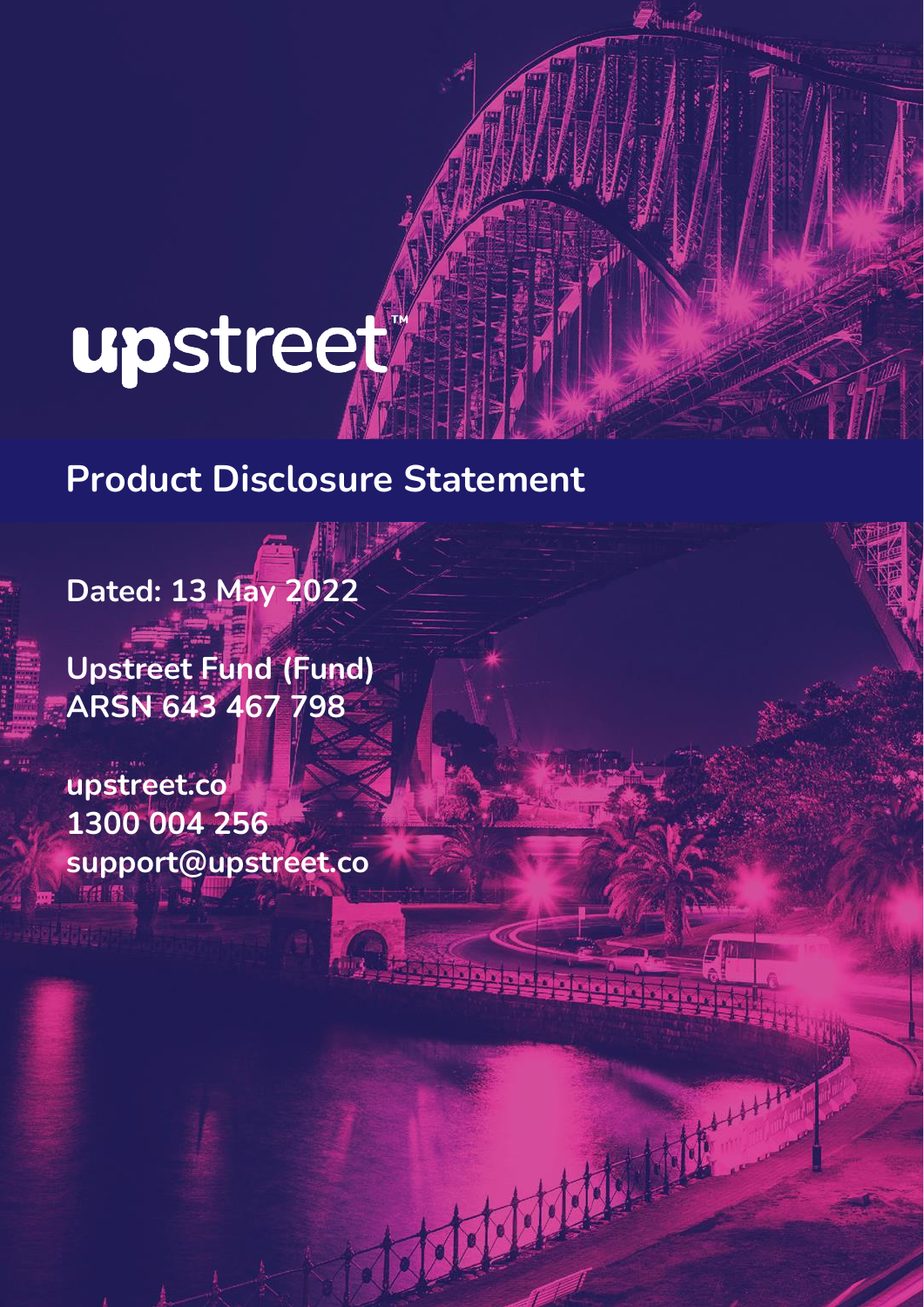### **Product Disclosure Statement**

# upstreet

#### Upstreet

ESC Operations Pty Ltd ACN 635 424 538 AR 1283677 5 Milpera Rtt, Noosa Heads QLD 4567 +61 1300 004 256

#### Manager and Administrator

Cache Investment Management Pty Ltd (Cache) ACN 624 306 430 AFSL 514 360 Level 2, 23 Foster Street, Surry Hills NSW 2000 Australia +61 1300 122 243 +61 1300 798 790 Important information

Responsible Entity Melbourne Securities Corporations Ltd (MSC, we, us, our) ACN 160 326 545 AFSL 428 289 Level 2, 395 Collins Street, Melbourne Vic 3000 Australia

This Product Disclosure Statement (PDS) is a summary of significant information about the Fund and is issued by Melbourne Securities Corporation Limited (ACN 160 326 545, AFSL 428289). It refers to important information in the Additional Information Document (available at [upstreet.co/terms/AID.pdf\)](https://www.cacheinvest.com.au/AID.pdf) (AID) and Investment Options List (available at upstreet.co/terms/IOL.pdf), which both form part of this PDS.

You should consider the information in this PDS, the AID and the Investment Options List and obtain financial advice tailored to your personal circumstances before making a decision about the Fund. The information in this PDS is general information only, is not financial product advice and does not take account of your personal financial situation or needs.

The Fund is a fully digital investment product. By making an application, you agree to receive communications in digital form only (including via email or the Upstreet App with a copy of, or hyperlink to, the relevant communication). The Upstreet App is not incorporated by reference into, and otherwise does not form part of, this PDS.

Information in this PDS may change from time to time. Where a change is not materially adverse to investors, it may be updated via a notification at [upstreet.co.](https://www.cacheinvest.com.au/PDS.pdf) You can ask us to provide a digital copy of any updated information, free of charge, at [support@upstreet.co.](mailto:support@upstreet.co)

MSC is not a bank and an investment in the Fund is not a bank account. Neither MSC, Upstreet, Cache nor any other person guarantees the performance of the Fund, the repayment of capital from the Fund or any particular rate of return.

This offer is only open to retail and wholesale investors who have received this PDS in Australia or New Zealand.

#### If you are New Zealand investor you should read the New Zealand warning statement before making a decision. Go to section 6 of the AID.

#### Table of contents

|                | <b>Topic</b>                                   | Page           |
|----------------|------------------------------------------------|----------------|
| 1              | About Melbourne Securities Corporation Limited | 3              |
| $\overline{2}$ | How the Fund works                             | 3              |
| 3              | Benefits of investing in the Upstreet Fund     | 4              |
| 4              | Risks of managed investment schemes            | $\overline{4}$ |
| 5              | How we invest your money                       | 5              |
| 6              | Fees and costs                                 | 6              |
| $\overline{7}$ | How managed investment schemes are taxed       | 7              |
| $\bf 8$        | How to apply                                   | 8              |
| 9              | Additional information                         | 8              |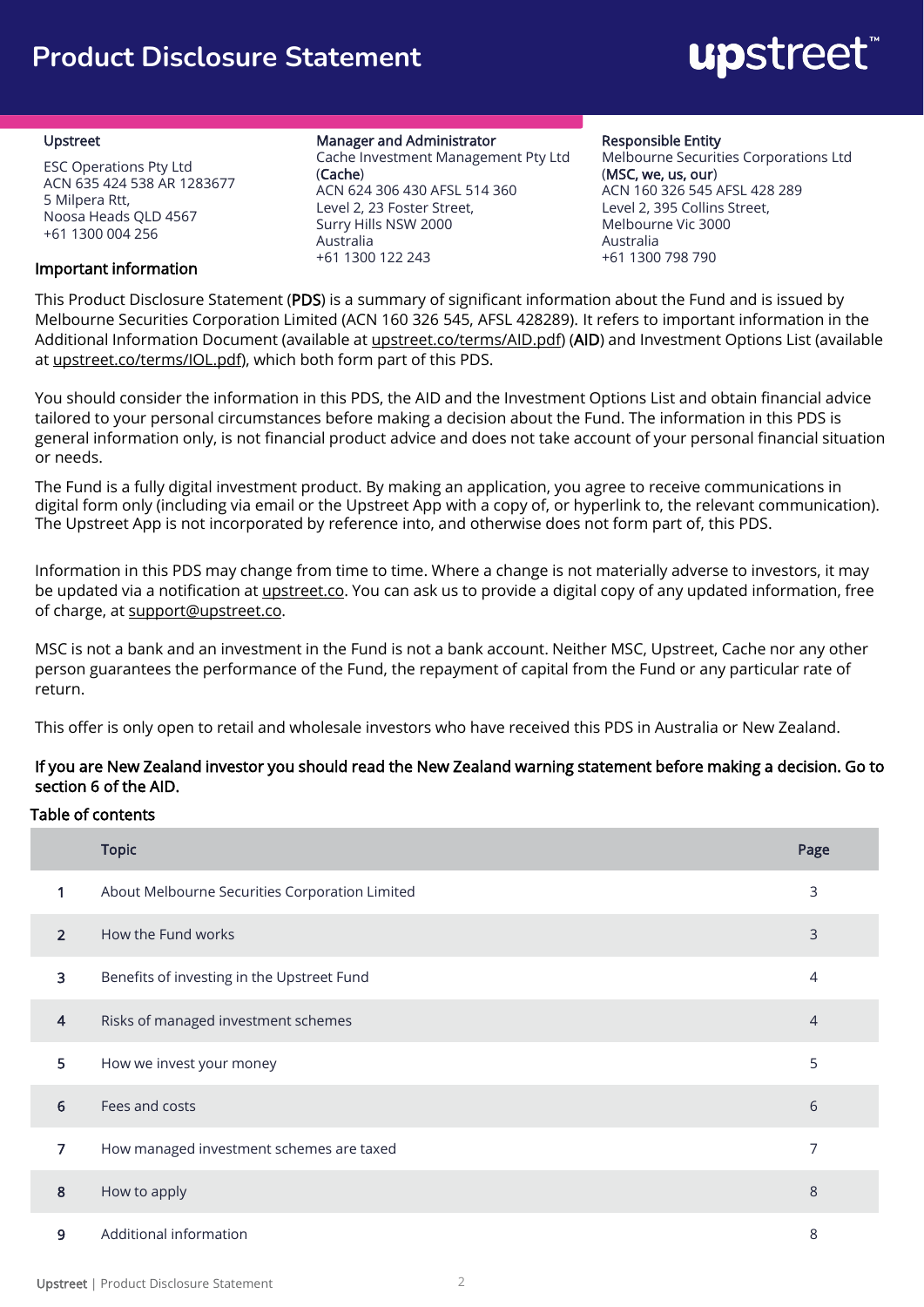#### 1. About Melbourne Securities Corporation Limited

#### Responsible Entity

Melbourne Securities Corporation Limited

(ACN 160 326 545 AFSL 428289) (**MSC, we, us, our**)is the responsible entity of the Fund and the issuer of units in the Fund. MSC is responsible for operating the Fund and the Fund's compliance with its constitution (**Constitution**), the *Corporations Act 2001* (Cth) (**Corporations Act**) and other relevant laws.

#### Custodians

- Sandhurst Trustees Limited (ACN 004 030 737 AFSL 237 906) has been appointed by MSC to hold domestic Fund assets as custodian, and may also provide other services (including services relating to trade and transaction settlement, corporate action reporting and administration, proxy voting, income and distribution processing and cash management).
- Phillip Capital Limited ACN 002 918 247 AFSL 246827 will be appointed by MSC to hold international Fund assets as custodian, and may also provide other services (including services relating to trade and transaction settlement, corporate action reporting and administration, proxy voting, income and distribution processing and cash management).

#### 2. How the Fund works

#### A unit trust and a managed investment scheme

The Fund is a managed investment scheme that is structured as an Australian unit trust and registered with the Australian Securities and Investments Commission under the Corporations Act. There may be one or more classes of units that are available in the Fund (each, an Investment Option).

The economic entitlement attached to a unit in the Fund is determined by reference to the assets of the Fund referable to the relevant class of units (described in this PDS as the Investment Option's assets). A unit represents an undivided beneficial share in the assets of the Fund as a whole (subject to the Fund's liabilities) and does not entitle the unit holder to any Fund assets in particular.

Each Investment Option's assets consist of investments in a particular underlying listed share or other asset (including cash). For more information, see section 5 'How we invest your money' and the Investment Options List.

#### Each Investment Option has a unit price

Each Investment Option may have a different unit price. The unit price for an Investment Option is determined by dividing the Investment Option's net trust value by the number of units on issue in the Investment Option at that time.

The unit price for each Investment Option will vary as the market value of the Investment Option's underlying assets rise and fall.

For more information, please see the Unit Pricing Policy and Fair Value Pricing Policy for the Fund. You can ask us to provide a digital copy to you free of charge at [support@upstreet.co.](mailto:support@upstreet.co)

#### How to make and increase your investment – Reward Offers

Upstreet may negotiate arrangements with partner companies (Partners) to rebate part of the purchase price of eligible purchases made by you and to invest the value of that rebate in the Fund and establish or increase the size of your investment in the class of units in the Fund nominated by the Partner (Rewards Offer).

When you make an eligible purchase of goods or services with a Partner under a Rewards Offer, Upstreet will notify the Partner and will collect the reward amount from them and remit it to the Fund. Upstreet or a Partner may also make a Reward Offer to provide you with a reward that is not attached to a particular purchase transaction. Rewards Offers may be for a limited time only and may change from time to time. An up-to-date list of Partners, and the terms of their current Rewards Offer, are available at [www.upstreet.co](http://www.upstreet.co/).

#### Manager and Administrator

Cache Investment Management Pty Ltd (ACN 624 306 430 AFSL 514 360) (Cache) has been appointed by MSC to manage the Fund and its investments and to provide administration, promotion and other services to the Fund.

#### Upstreet

ESC Operations Pty Ltd (ACN 635 424 538, AR 1283677) (Upstreet) is the promoter of the Fund and will assist investors engage with their investment in the Fund by operating the Upstreet App. Upstreet has been appointed as Cache's authorised representative under its Australian financial services licence.

You may also 'top up' your investment in the Fund by providing us an investment instruction and depositing money into your account.

To participate, you will need to open an account using the Upstreet Fund mobile application on a compatible iOS or Android device (Upstreet App), agree to the terms and conditions of participating in the Rewards Offers, and provide us sufficient information to track your transactions. When you've successfully opened an account and we've received and accepted your cleared funds (whether from you, Upstreet or the relevant Partner), you will be issued units in the relevant Investment Option at the next applicable unit price (plus any applicable buy spread). If a Partner or financial institution requests that we refund an investment amount (for example, because you received a refund on the relevant eligible purchase), the units you received in respect of that purchase will be voided and the rebate amount returned to the source of those funds.

Neither MSC, Cache nor Upstreet guarantee that any Partner will make a payment under any Rewards Offer.

#### How to decrease your investment

You may decrease the size of your investment by completing a withdrawal form (available at *upstreet.co* or on request) and returning it to us by email from the email address registered to your account. We may also allow you to submit a withdrawal request using the Upstreet App.

The Fund has a minimum holding period of 31 days. We have the discretion to waive the minimum holding period in respect of a particular investor or Investment Option. Where the minimum holding period has not been waived, that means we will not accept a withdrawal request for units that have been held for less than 31 days. Where we receive a withdrawal request during the minimum holding period, we may either reject the withdrawal request or we may process the redemption on the first day after the minimum holding period elapses.

Units in the relevant Investment Option will be redeemed at the next applicable unit price (less any applicable sell spread). Withdrawal amounts will be usually be paid to you within 5 - 7 days after we receive and accept your withdrawal request (less any applicable sell spread). You will usually be able to decrease the size of your investment in this way 24 hours per day, 7 days per week. Fees apply - see section 6 'Fees and costs' of this PDS.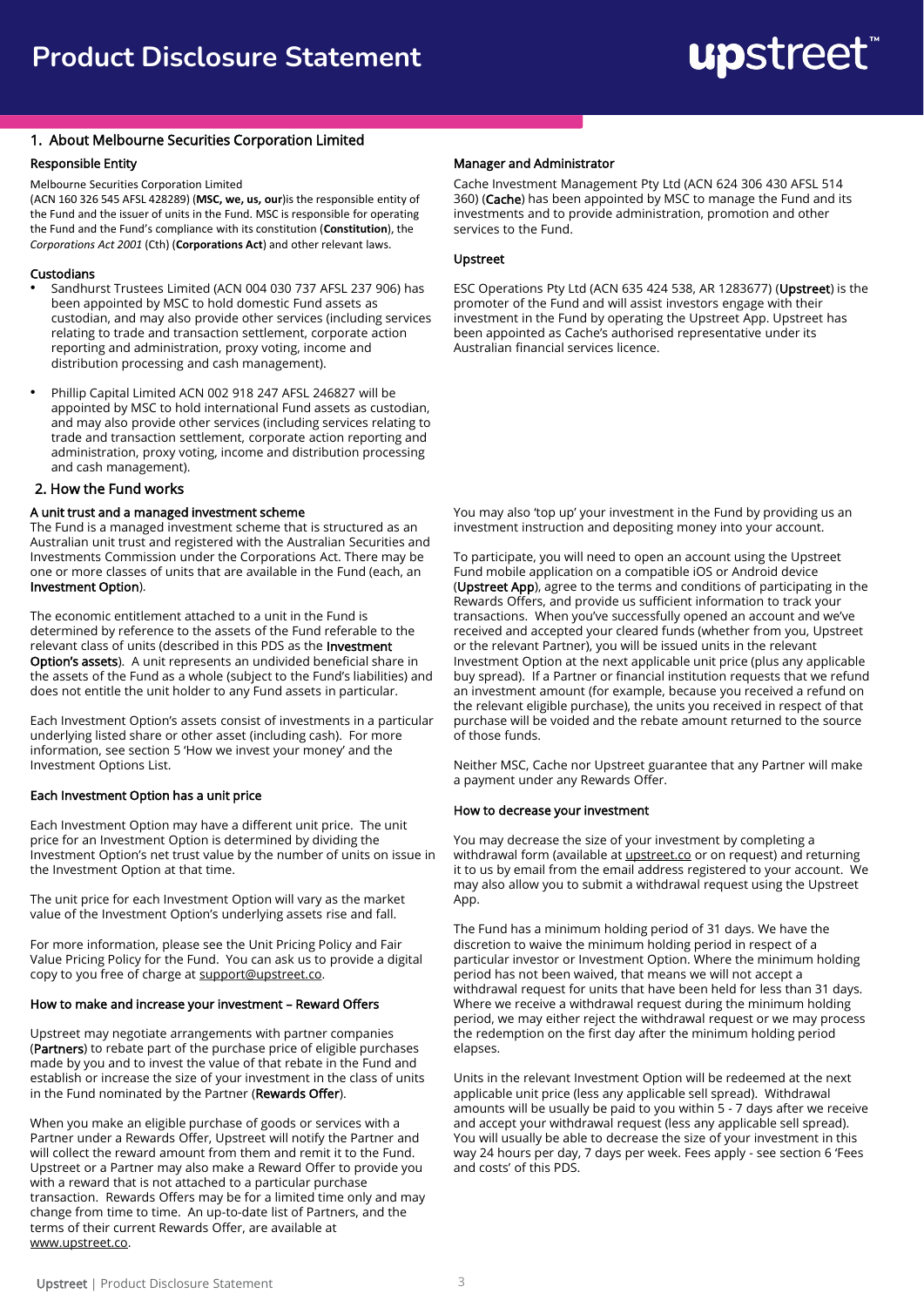### **Product Disclosure Statement**

# upstreet

You may also request to switch money from one Investment Option to another, and we will deem that to constitute both a request to withdraw from one Investment Option and an application to invest in another. Where we accept that kind of request, units in the first Investment Option will be redeemed at their applicable unit price (less any applicable sell spread) and then the proceeds will be applied towards an application for units in the second Investment Option at their applicable unit price (plus any applicable buy spread). You may hold units in more than one Investment Option at a time.

#### Transfers of units

Transfers of units are not permitted without our consent.

#### Limitations

In some circumstances, such as when there is a freeze on withdrawals or the Upstreet App is unavailable, investors may not be able to withdraw from the Fund within the usual period upon request. We may accept or reject any investment or withdrawal request at any time at our discretion, without providing reasons for our decision.

#### 3. Benefits of investing in the Fund

The key features and benefits of an investment in the Fund include:

#### Earn shares as you shop

Each time you shop with a Partner, you may be rewarded with an investment in the Fund under the terms of a Rewards Offer. An upto-date list of Partners, and the terms of their current Rewards Offers, are available at [www.upstreet.co.](http://www.upstreet.co/)

#### No fees, no commission

We do not charge any fees or commissions on active accounts. Upstreet is remunerated by Partners for making Rewards Offers available to you, and shares some of those revenues with Cache and **MSC** 

Inactive accounts may incur fees, and other costs may apply. See section 6 'Fees and costs' and section 4 of the AID for more information.

#### Request a withdrawal anytime

You can make a withdrawal request at any time through the Upstreet App (following the applicable holding period).

#### Build a portfolio

As you shop with Partners, you can build up a portfolio of investments. All your investments can be viewed on the Upstreet App.

#### 4. Risks of managed investment schemes

All investments carry risk. Different strategies may carry different levels of risk, depending on the assets that make up the strategy. Assets with the highest long-term returns may also carry the highest level of short-term risk.

Returns in the Fund are not guaranteed. The value of investments will vary, as will investment returns. Future returns may differ from past returns and investors may lose some or all of their money.

The appropriate level of risk for each investor will vary depending on a range of factors including age, investment timeframe, risk tolerance and where other parts of the investor's wealth are invested.

#### Minimum amounts

There is no minimum investment amount, minimum withdrawal amount or minimum balance. We may close accounts with a zero balance at any time.

#### **Distributions**

The Fund does not pay distributions to you. Any income received by the Fund in respect of units allocated to you will be automatically reinvested into the Fund and will increase the value of your investment. You can withdraw the amount of any income that has been automatically re-invested by making a withdrawal request using the Upstreet App.

You should read the important information about acquiring and disposing of units before making a decision. Go to section 1 of the AID. The material relating to acquisition and disposal of units may change between the time when you read this PDS and the day when you acquire the product.

#### Upstreet App

You can access the status of your investment portfolio referable to your units on the Upstreet App.

#### Fractional investing

The Fund purchases whole shares on behalf of all unit holders, where the units are referable to those shares. If you make an eligible purchase of goods and services from a Partner or its related entities and the relevant rebate has been received in cleared funds, you'll receive units in the Fund (which means you'll hold a fractional interest in the underlying shares).

#### All investment options carry risk

Risks may result in loss of income, loss of principal invested and possible delays in repayment. You could receive back less than you invested and there is no guarantee that you will receive any income. Also remember that past performance is not a reliable indicator of future performance.

The significant risks of investing in the Fund include but are not limited to:

- a) (Performance risk): the risk that your investment in the Fund does not perform as you expect or meet your financial requirements. There is no guarantee that any investment strategy will be managed successfully.
- b) (Market risk): the risk of investment losses resulting from poor market conditions or changes to the market price of assets held by the Fund. This includes the risk that a market outside Australia experiences poor market conditions.
- c) (Liquidity risk): the risk that the Fund has insufficient liquid assets to pay a withdrawal request in a timely manner.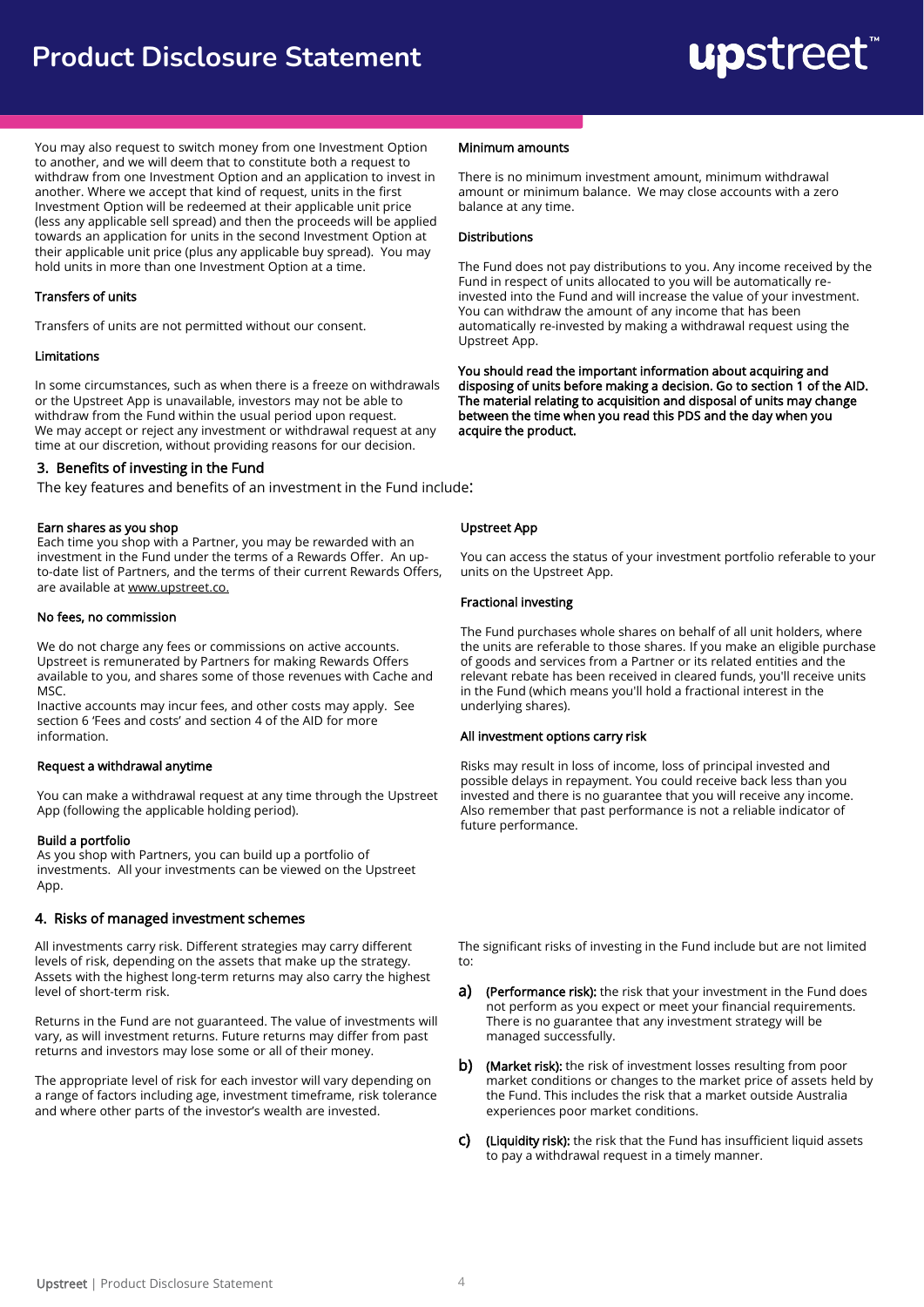- d) (Interest rate risk): the risk to performance resulting from changes in interest rates.
- e) (Fund risk): the risk that the Fund terminates, its fees or other terms change or we, Cache, Upstreet or another service provider changes.
- f) (Underlying fund risk): where an Investment Option invests in another fund or ETF, the risk that the underlying fund or ETF terminates, its fees or other terms change or its manager or other service providers change.
- g) (Single-stock risk): the risks associated with an Investment Option investing in a single share or underlying investment.
- h) (Authorisation risk) the risk that your investment is accessed by another person that pretends to be you (for example, by using your mobile device or password).
- i) **(Operational risk):** the risk that our, Cache's or Upstreet's operational processes and procedures malfunction or fail.
- j) (Foreign exchange risk): the risk that the value of the currency in which investments are held falls.
- k) (Slippage): the risk that the change in the unit price of the Fund does not precisely reflect the change in value of the underlying share or asset.
- l) (Idiosyncratic stock performance risk): the risk that the value of the underlying share or asset does not perform as you expect for reasons that do not impact the broader market.
- m) (Regulatory risk): the risk that the laws or regulations that impact the Fund (or its assets) change in Australia or overseas (including tax laws), which may adversely affect the performance of the Fund or a Fund asset, or the value of your returns from the Fund.
- n) (Underlying company performance risk): the risk that the company that issues the underlying share or for which the value of the underlying asset is derived does not perform as you expect. Many of these reasons are specific to particular Investment Options and you should go to the Investment Options List for more information.
- o) (Data security risk): the risk that information systems fail, are infiltrated or corrupted.

#### There are also investment risks that may apply to the Fund, the Rewards Offer and particular investments.

You should read the important information about the risks of investing in the Fund before making a decision. Go to section 2 of the AID and the Investment Options List. The material relating to the Fund's risks may change between the time when you read this PDS and the day when you acquire the product.

#### 5. How we invest your money

We offer a range of Investment Options under this PDS, each investing in a particular underlying investment.

Each Investment Option is established to permit investors, who make eligible purchases of goods and services from a Partner or its related entities under a Rewards Offer, to be rewarded with units in the Fund in the class nominated by the Partner.

Detailed information about each Investment Option is set out in the Investment Options List. You should consider the likely investment return, risk and your investment timeframe when choosing to invest in an Investment Option. Different Investment Options may have different investment return objectives and investment strategies. As an example, we set out detailed information about the Kelly Partners Investment Option below.

| Investment return objective - Kelly Partners                  | Investment strategy - Kelly Partners                          |
|---------------------------------------------------------------|---------------------------------------------------------------|
| The investment return objective for the Kelly Partners        | The Kelly Partners Investment Option will seek to achieve its |
| Investment Option is to provide exposure, on a long-term      | investment objective by investing and holding Kelly Partners  |
| basis, to Kelly Partners Group Holdings (ASX:KPG) (less costs | Group Holdings (ASX:KPG) shares and will also hold some cash  |
| and cash drag).                                               | for liquidity purposes.                                       |
| There is no guarantee that the returns of an Investment       | This Investment Option is considered to be high risk. The     |
| Option will match the underlying investment or meet its       | minimum suggested investment timeframe for this Investment    |
| objective.                                                    | Option is 7 years.                                            |

Strategic asset allocation – Marley Spoon (target and allowable range)

| Australian equity | 99% (80 - 100%) | Cash | 1% (0 - 20%) |
|-------------------|-----------------|------|--------------|
|                   |                 |      |              |

In practice, the actual asset allocation may vary from the strategic asset allocation. We will review the portfolio on each trading day and rebalance where deviations from the strategic asset allocation meet certain thresholds. The Fund's investment objective and strategy can be changed without notice in some cases. Investors will be informed of any material change to the Fund as required by law.

You should read the important information about how we invest your money, and information relating to other Investment Options, before making a decision. Go to section 3 of the AID and to the Investment Options List. The material relating to how we invest your money and the Investment Options List may change between the time when you read this PDS and the day when you acquire the product.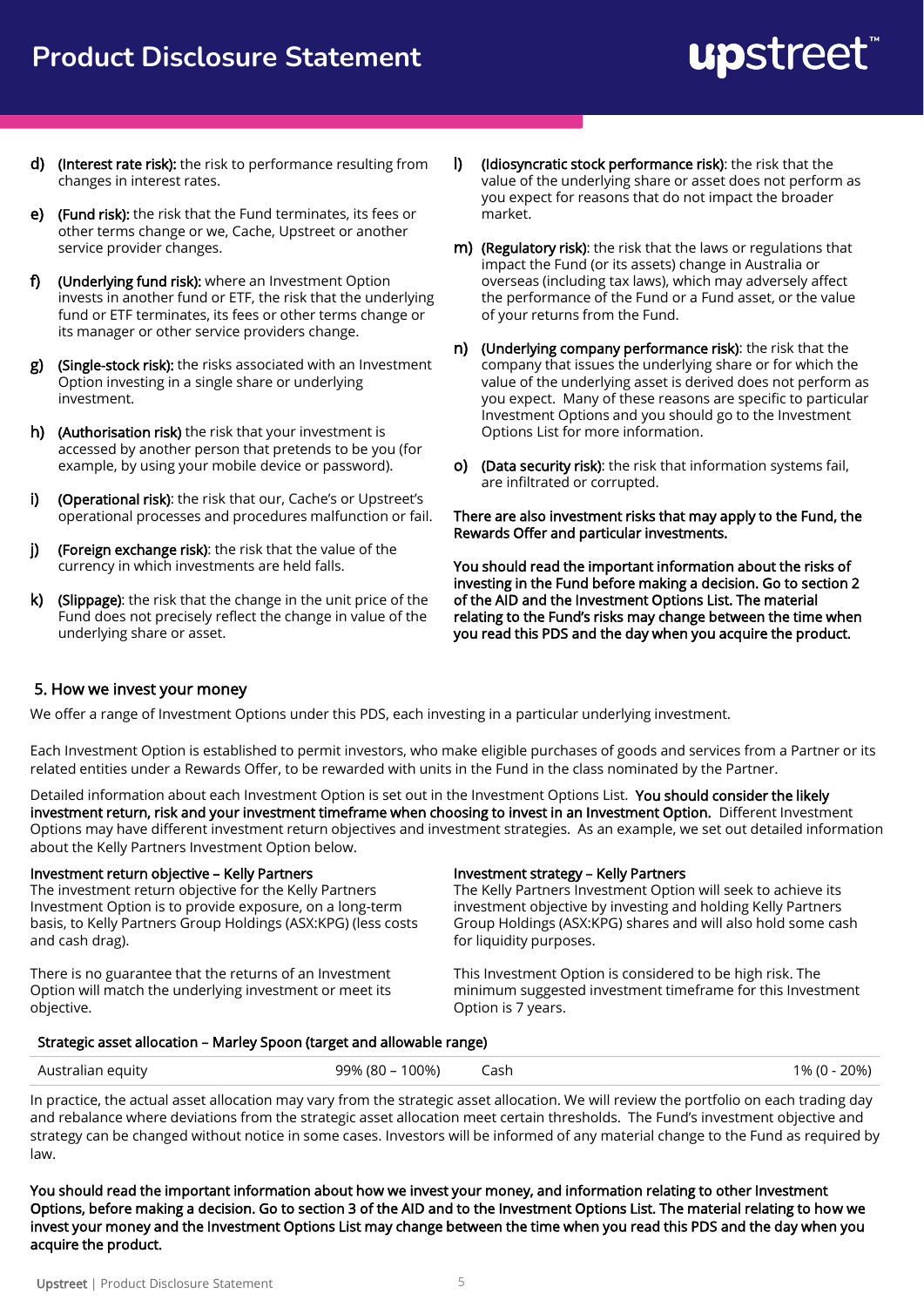#### 6. Fees and costs

#### DID YOU KNOW?

Small differences in both investment performance and fees and costs can have a substantial impact on your long term returns. For example, total annual fees and costs of 2% of your account balance rather than 1% could reduce your final return by up to 20% over a 30 year period (for example reduce it from \$100 000 to \$80 000).

You should consider whether features such as superior investment performance or the provision of better member services justify higher fees and costs. You may be able to negotiate to pay lower contribution fees and management costs where applicable. Ask the fund or your financial adviser.

#### TO FIND OUT MORE

If you would like to find out more, or see the impact of the fees based on your own circumstances, the Australian Securities and Investments Commission (ASIC) website (www.moneysmart.gov.au) has a managed funds fee calculator to help you check out different fee options.

#### Fee table

The table below shows fees and other costs that you may be charged in the **Marley Spoon Investment Option** and can be used to compare costs between different simple managed investment schemes.

Fees and costs may be paid directly from your account or deducted from investment returns.

#### TYPE OF FEE OR COST

Fees when your money moves in or out of the fund

| Establishment fee                               | Nil                                                                                                               |  |
|-------------------------------------------------|-------------------------------------------------------------------------------------------------------------------|--|
| Contribution fee <sup>2</sup>                   | \$1 per transaction up to \$1, 000. Thereafter increasing by<br>\$1 for every additional \$1, 000 or part thereof |  |
| Withdrawal fee <sup>3</sup>                     | \$1 per transaction up to \$1, 000. Thereafter increasing by<br>\$1 for every additional \$1, 000 or part thereof |  |
| Exit fee                                        | Nil                                                                                                               |  |
| Management costs <sup>1</sup>                   |                                                                                                                   |  |
| The fees and costs for managing your investment | $0.09\%$ $\leq$ 0.35% of the net trust value of the Eund                                                          |  |

The fees and costs for managing your investment  $0.09\%$  - 0.35% of the net trust value of the Fund

comprising:

- management fees of nil;
- indirect costs of 0.09% 0.35% pa; and
- recoverable expenses of nil.

<sup>1</sup>Certain additional fees and costs may apply, such as the inactivity fee, switching fees and transactional and operational costs. The costs component of management costs is our reasonable estimate of the costs for the current financial year (adjusted to reflect a 12 month period). We do not charge a management fee. For more information, please see 'Additional explanation of fees and costs' further below.

<sup>2</sup>The contribution fee only applies to an investment 'top up' initiated by you. It does not apply to investments in the Fund under the Reward Offers.

<sup>3</sup>The withdrawal fee applies to a withdrawal initiated by you. It does not apply where units are voided due to a Partner or financial institution requesting we refund an investment amount.

For more information, or for the fees and costs for other Investment Options, please see section 4 of the AID and sections 1 and 2 of the Investment Options List.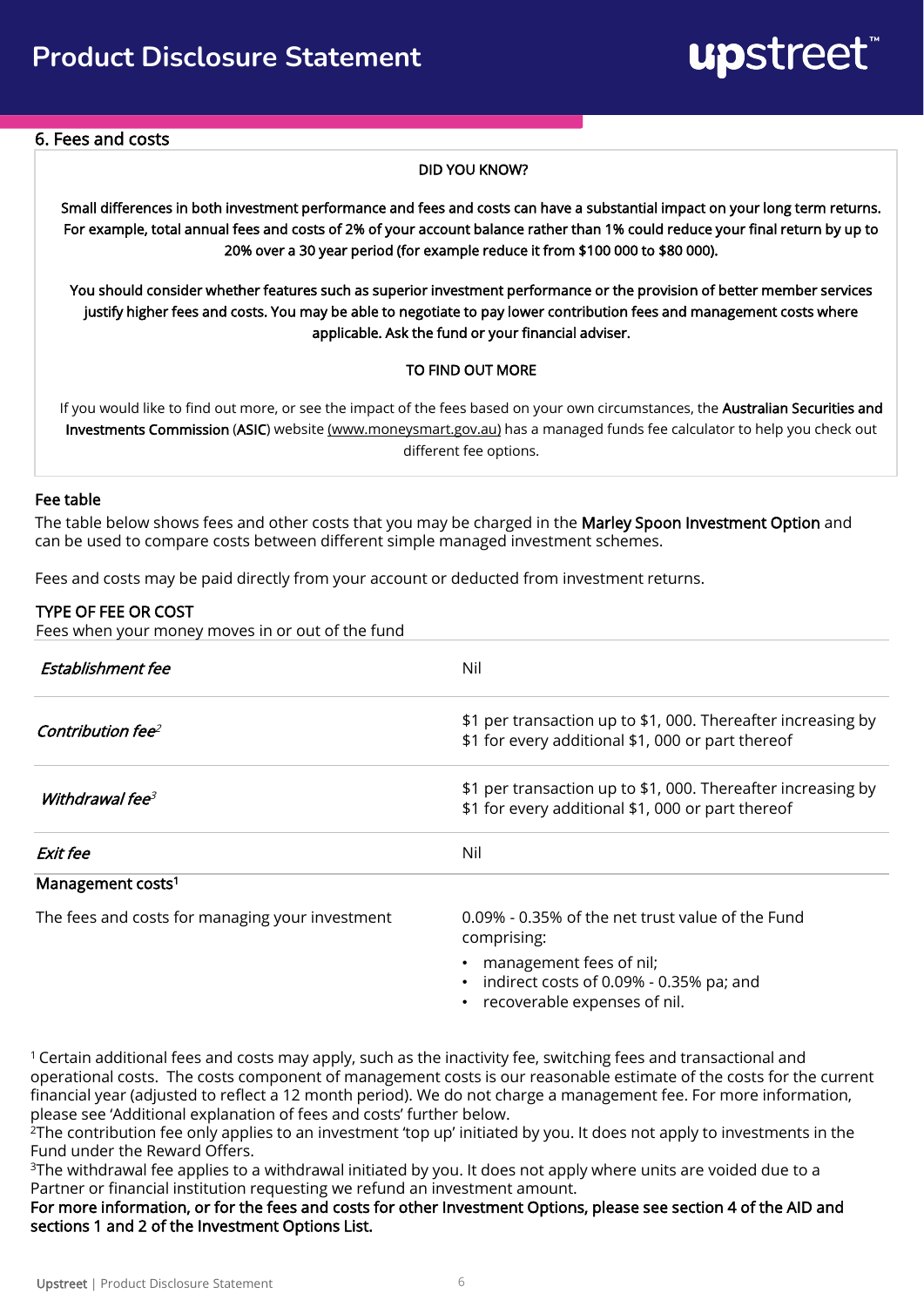#### Example of annual fees and costs

This table gives an example of how the fees and costs for the Kelly Partners Investment Option can affect your investment over a 1 year period. You should use this table to compare this product with other managed investment products.

| <b>EXAMPLE - Kelly Partners Investment Option4</b> |     | BALANCE OF \$50,000 WITH A CONTRIBUTION OF \$5,000 DURING<br><b>YEAR</b>                                                                                         |  |
|----------------------------------------------------|-----|------------------------------------------------------------------------------------------------------------------------------------------------------------------|--|
| <b>Contribution Fees</b>                           | \$5 | For every additional \$5,000 you put in, you will be charged \$5.                                                                                                |  |
| <b>Plus Management Costs</b>                       | Nil | And, for every \$50,000 you have in the Kelly Partners Investment<br>Option you will be charged \$0.                                                             |  |
| <b>Equals Cost of Marley Spoon</b>                 |     | If you had an investment of \$50,000 at the beginning of the year and you<br>put in an additional \$5,000 during that year, you would be charged fees<br>of $$5$ |  |
| <b>Investment Option</b>                           |     | What it costs you will depend on the investment option you choose and<br>the fees you negotiate.                                                                 |  |

4 Additional costs may apply, namely transactional and operational costs. And, if you leave during the year, you may also be charged a withdrawal fee of \$50 (\$1 for every \$ 1, 000 or part thereof you withdraw). This example assumes a constant investment of \$50, 000 throughout the year and the \$5,000 investment occurs at the end of the year. This example assumes that the \$5,000 is contributed as a 'top up' initiated by you does not include investments in the Fund under the Reward Offers.

There is a calculator provided by ASIC on its Moneysmart website (www.moneysmart.gov.au ) that you can use to calculate the effect of fees and costs on your balance.

#### Additional explanation of fees and costs

There are no management fees or commissions paid in respect of an investment in the Fund because Upstreet is remunerated by Partners for making Rewards Offers available to you, and shares some of those revenues with Cache and MSC.

All normal operating expenses of the Fund are also paid by Cache out of its own resources.

We can change our fee structure without your consent, subject to the maximum fees described in the Constitution. Fees may vary over time due to changes to the Fund, changing economic conditions or changes in regulation. We will provide 30 days' notice of any

#### 7. How managed investment schemes are taxed

#### Investing in a registered managed investment scheme is likely to have tax consequences and you are strongly advised to seek professional tax advice.

Registered managed investment schemes generally do not pay tax on behalf of investors. However, we may be required to withhold tax from each distribution at the relevant withholding tax rates under certain circumstances. Investors are assessed for tax on any income and capital gains generated by the registered investment scheme.

proposed increase to our fees or charges.

#### Adviser fees

If you have a financial adviser, additional fees may be payable to the adviser. Refer to your Statement of Advice in which the adviser's fees are set out.

You should read the important information about the fees and costs of the Fund before making a decision. Go to section 4 of the AID and the Investment Options List. The material relating to the fees and costs of the Fund may change between the time when you read this PDS and the day when you acquire the product.

We will provide an annual summary of distributions made to you during each financial year, as well as the relevant information required to complete your Australian tax return.

You should read the important information about how managed investment schemes are taxed for both Australian and New Zealand investors before making a decision. Go to sections 5 and 6 of the AID. The material relating to how managed investment schemes are taxed may change between the time when you read this PDS and the day when you acquire the product.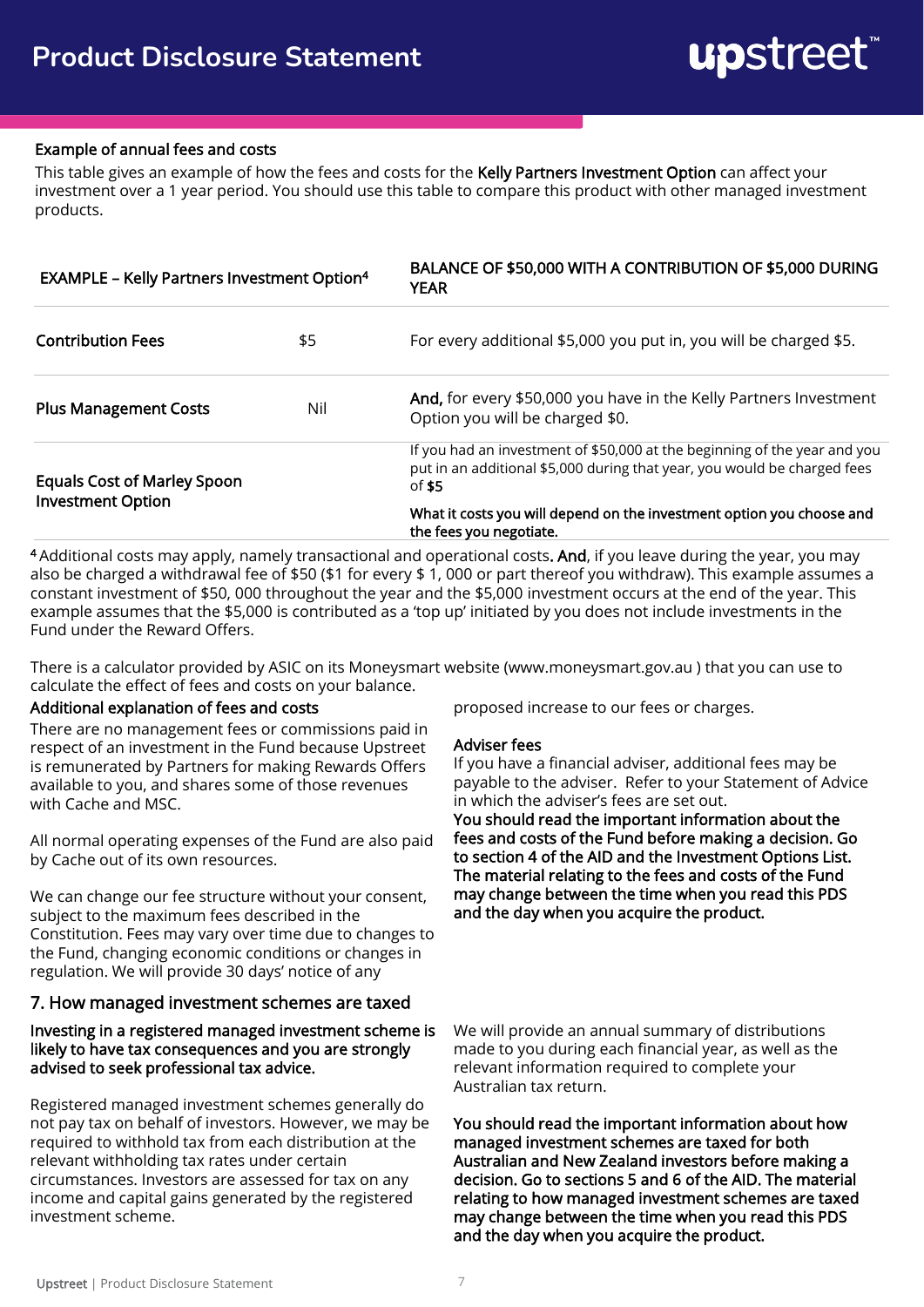#### 8. How to apply

#### How to invest

Before you choose to invest, please carefully read and consider this PDS (including the AID and the Investment Options List).

To invest, you will need to download the Upstreet App and then set up an account through the Upstreet App. You will also need to submit an application through the Upstreet App or agree to the terms and conditions of participating in Rewards Offers.

At the moment, we will only open accounts for Australian resident individuals of at least 18 years of age.

#### Cooling off

You can request the return of your investment within a 14-day cooling-off period. This does not apply to wholesale investors or New Zealand investors, although other cooling-off rights may apply. Please contact us directly if you would like to exercise a cooling-off right. If you cool-off, you will not receive any money. We will return to the relevant Partner any money they paid to us as a rebate that was applied towards your investment and no fees will apply. The amount the Partner receives will reflect any movement (whether up or down) in the unit price of the Fund and any related expenses. The cooling-off period commences on the earlier of the end of the fifth business day after your units are issued or the day you receive confirmation of your investment. As a result, there may be tax, profit or loss implications for you.

#### Enquiries or complaints

If you have any suggestions, tips or complaints, please contact:

Upstreet Unit 9, 49 – 51 Roscoe Street, Bondi Beach NSW 2026 [support@upstreet.co](mailto:support@upstreet.co) +61 1300 004 256

Upstreet will confirm receipt of any complaint by email within 1 business day, investigate the matter (in conjunction with Cache) and get back to you with a response with the aim of resolving your complaint within 30 days.

If an issue has not been resolved to your satisfaction, you can request that the complaint be escalated to MSC for review. You can also lodge a complaint with Australian Financial Complaints Authority (AFCA). AFCA provides fair and independent financial services complaint resolution that is free to consumers.

Australian Financial Complaints Authority GPO Box 3, Melbourne VIC 3001 Australia afca.org.au [info@afca.org.au](mailto:info@afca.org.au) +61 1800 931 678 (freecall)

#### 9. Additional information

You should read the important additional information in the AID about telling us when your details change, how we keep you updated (i.e. transaction confirmation and reporting), our privacy statement, information relevant to you if you are a New Zealand investor, requirements relating to your foreign tax residency status, what we need to know and understand about you (including under anti-money laundering laws), when we may suspend your investment account or refuse to process a transaction, the Fund's constitution and how we meet our obligations in respect of the Fund (i.e. our compliance plan).

The AID also contains information about your rights and liability under the Fund's constitution and investor meetings, your liability, financial information we'll give you about the Fund, what happens if the Fund terminates and changes to the Fund. Go to section 6 of the AID.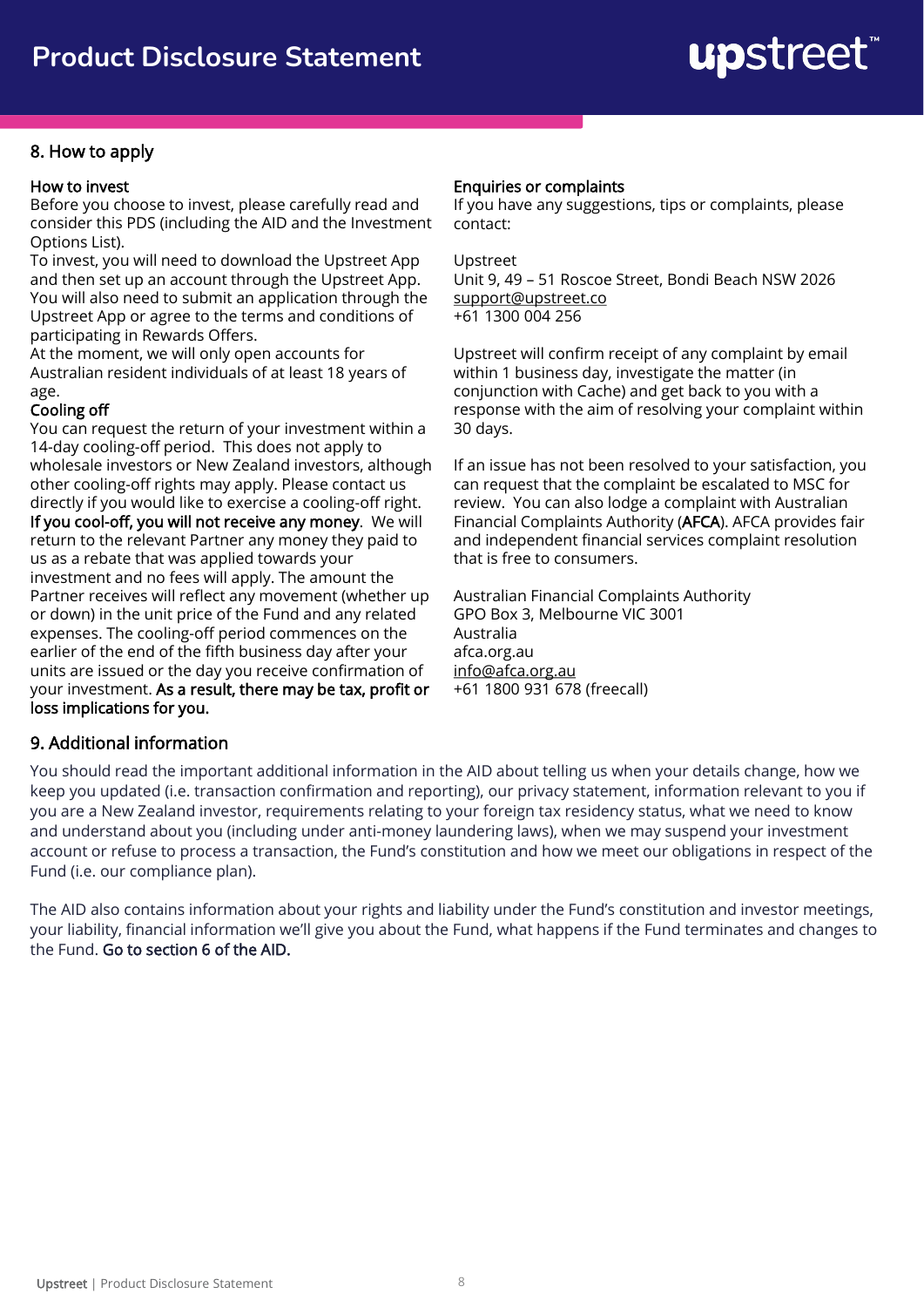# upstreet

**Additional Information Document**

**Dated: 13 May 2022**

**Upstreet Fund (Fund) ARSN 643 467 798**

**upstreet.co 1300 004 256 support@upstreet.co**

1

X

**Peggart**.

Martin Barnett

Remarchion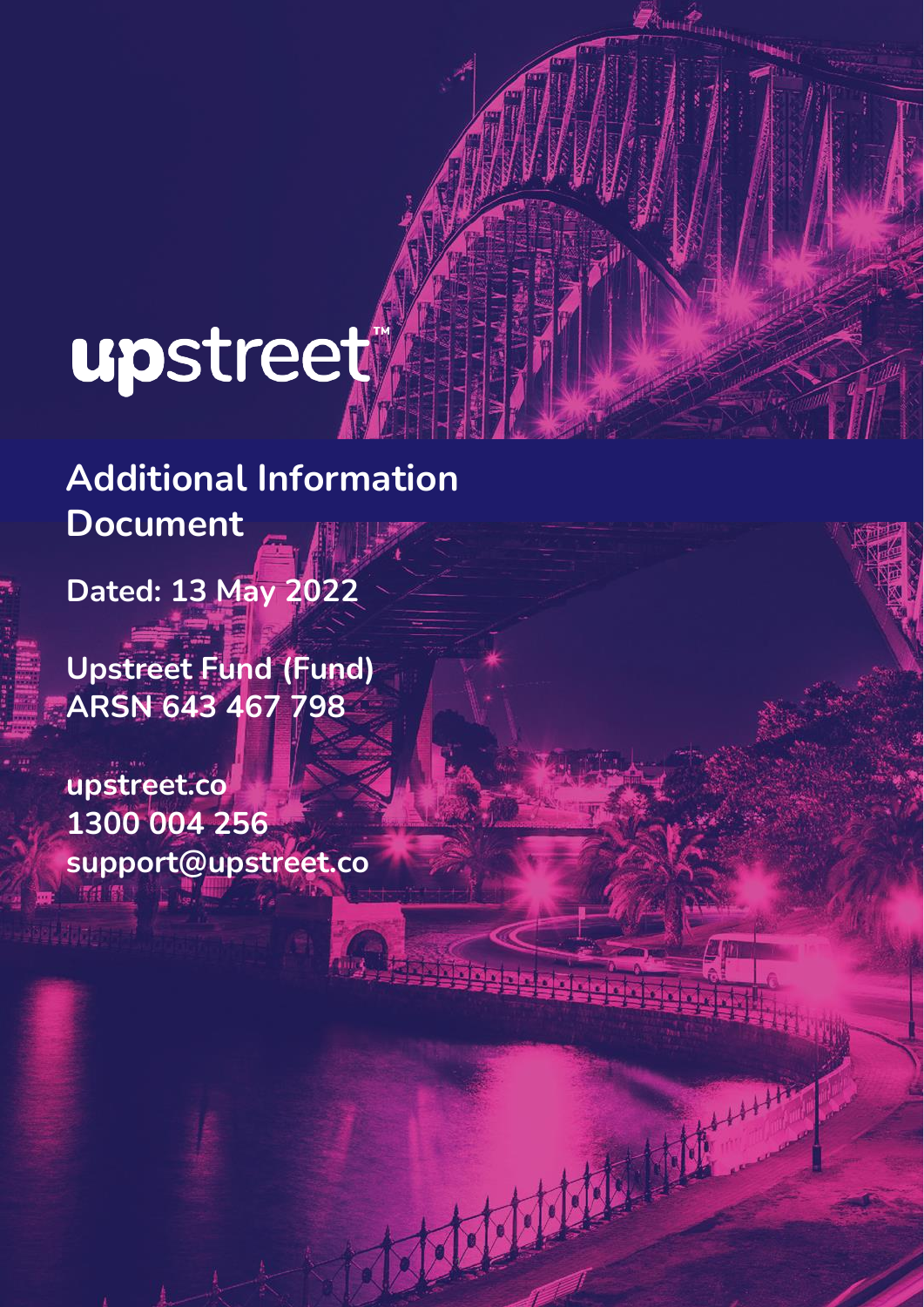## **Additional Information Document**



#### Upstreet

ESC Operations Pty Ltd ACN 635 424 538 AR 1283677 5 Milpera Rtt, Noosa Heads QLD 4567

Manager and Administrator

Cache Investment Management Pty Ltd (Cache) ACN 624 306 430 AFSL 514 360 Level 2, 23 Foster Street, Surry Hills NSW 2000

#### Responsible Entity

Melbourne Securities Corporations Ltd (MSC, we, us, our) ACN 160 326 545 AFSL 428 289 Level 2, 395 Collins Street, Melbourne Vic 3000 1300 798 790

#### Important information

This additional information document (AID) is issued by Melbourne Securities Corporation Limited (ACN 160 326 545, AFSL 428289) (MSC, we, us, our). It forms part of, and should be read in conjunction with, the primary Product Disclosure Statement for the Fund (available at upstreet.co/terms/PDS.pdf). You should also read the Investment Options List (available at upstreet.co/terms/IOL.pdf). In this AID, the term PDS refers to the primary Product Disclosure Statement.

You should consider the information in the PDS, this AID and the Investment Options List and obtain financial advice tailored to your personal circumstances when making a decision about the Fund. The information in this AID is general information only, does not contain financial product advice and does not take account of your personal financial situation or needs.

Information in this AID may change from time to time. Where a change is not materially adverse to investors, it may be updated via a notification at upstreet.co. You can ask us to provide a digital copy of any updated information, free of charge, at support@upstreet.co.

#### Table of contents

|               | <b>Topic</b>                             | Page           |
|---------------|------------------------------------------|----------------|
| 1             | Transacting with the Fund                | 3              |
| $\mathcal{P}$ | <b>Additional risks</b>                  | $\overline{4}$ |
| 3             | How we invest your money                 | 5              |
| 4             | Fees and costs                           | 6              |
| 5             | How managed investment schemes are taxed | 10             |
| 6             | Additional information                   | 13             |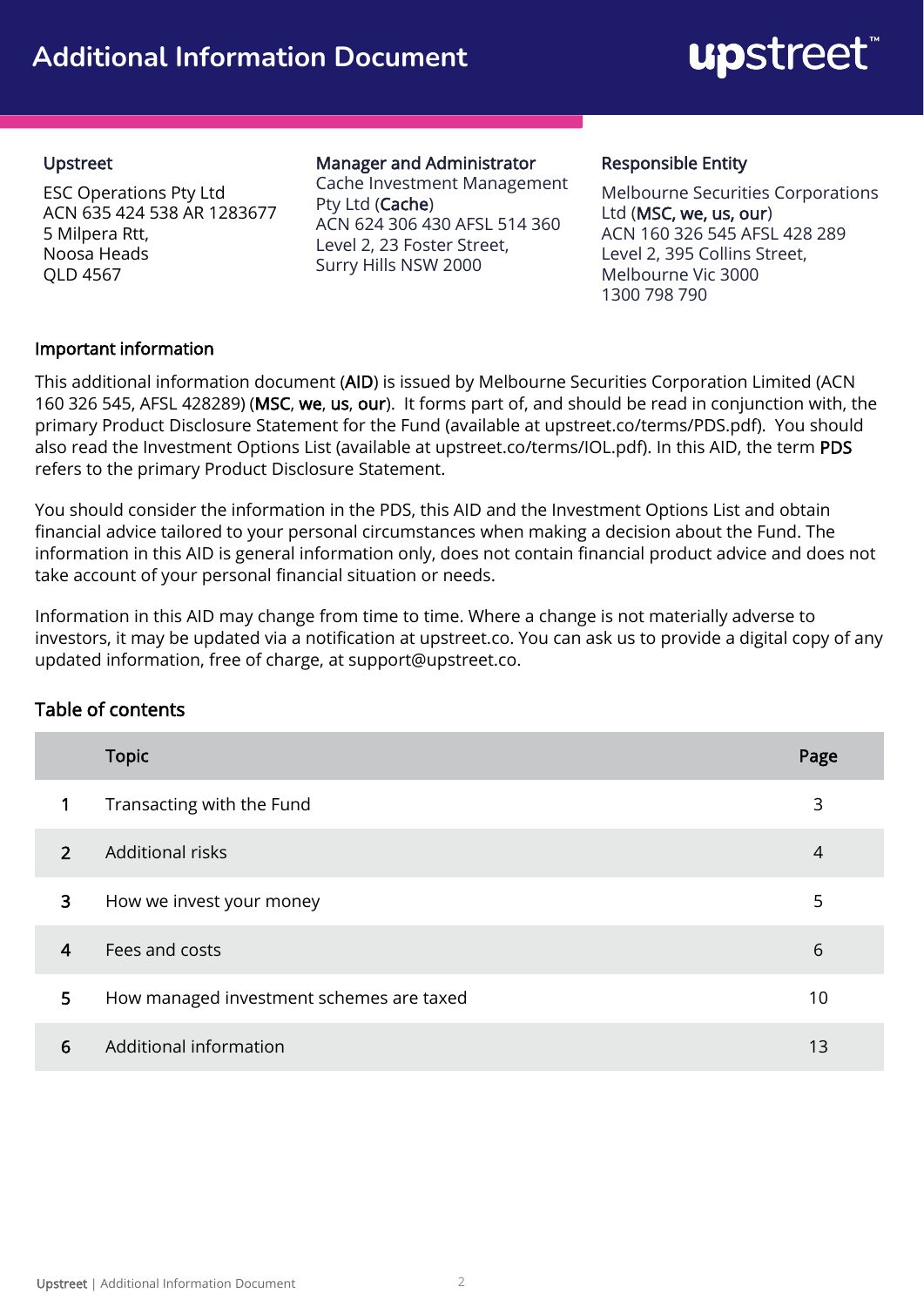#### 1. Transacting with the Fund

This section provides additional information to the information set out in the 'How the Fund works' section of the PDS.

#### The Fund is a digital product

The Fund is a fully digital investment product. All requests relating to the Fund must be submitted electronically through the Upstreet App. The Upstreet App is not incorporated by reference into, and does not otherwise form part of, this document or the PDS.

You may also be able to submit a withdrawal request by email. Please contact us for details.

#### Opening an account

Your investment account will be established when you successfully complete the application process to our satisfaction and agree to the terms and conditions of participating in the Rewards Offers. As part of that process, we will ask you to provide documents and information to verify your identity and tax status.

#### Issue price

If we accept and receive the rebate in respect of your eligible purchase in cleared funds for your investment amount, the cleared funds will be used to issue your units in the relevant Investment Option at the next applicable unit price (plus any applicable buy spread).

#### Making an investment

You can also provide an investment instruction after your investment account has been established.

An investment instruction may be provided by sending us a completed copy of the approved Investment Instruction Form by email or by using the Upstreet App.

Payment can be made by direct debit from an Australian bank account that you nominate and hold in your name. Direct debit transactions are, however, not available at all financial institutions. If we can't request money from your financial institution or if you provide the wrong details, we won't be able to process your payment. If you have insufficient funds in your bank account when the direct debit is processed, you may be charged a direct debit failure fee by your financial institution.

In certain circumstances and in our absolute discretion, we may also provide you with our bank account details and you may pay via direct credit into that bank account.

Finally, you can also invest directly in an Investment Option by using a valid Upstreet gift card.

Where an investment instruction is unable to be completed for any reason, we'll let you know and ask for further instructions. This may cause delays in locking in an investment or in you providing a new investment instruction.

#### Application monies

When units are not issued immediately (for example, because the funds are to be transferred by direct debit):

- a. (Application monies account) we'll receive your investment monies in a trust account separate from the Fund which has been established for that purpose. Any interest earned on application monies is treated as income to the Fund and will not be paid to individual investors but will be automatically reinvested; and
- b. (Confirmations) we'll send you a confirmation by email or electronic confirmation when the transaction has been completed. That confirmation will set out the amount you've invested, the number of units issued to you, the unit price of those units and the date the units were issued.

#### Making a withdrawal

You can decrease the size of your investment or withdraw your entire holding by making a withdrawal request by sending us a completed copy of the approved Withdrawal Form by email or by using the Upstreet App.

#### Withdrawal price

If we accept your withdrawal request, you'll receive the next applicable unit price for the relevant Investment Option after the time we process your withdrawal request (less any applicable sell spread).

We may also withhold amounts to cover any amounts you owe us in relation to your investment.

#### Withdrawal payments

We endeavour to pay withdrawal amounts as soon as possible.

Withdrawal amounts are normally paid to your nominated bank account immediately after we have accepted your withdrawal request. The withdrawal amount should be settled into a bank account nominated by you and held in your name within 5 - 7 days.

Under the Constitution, we're required to pay withdrawal amounts within 21 days of accepting a withdrawal request.

In exceptional circumstances, withdrawals may take longer than normal. This may occur where there are delays to processing your withdrawal request (for example, because other investors may be disadvantaged) or where there are delays to processing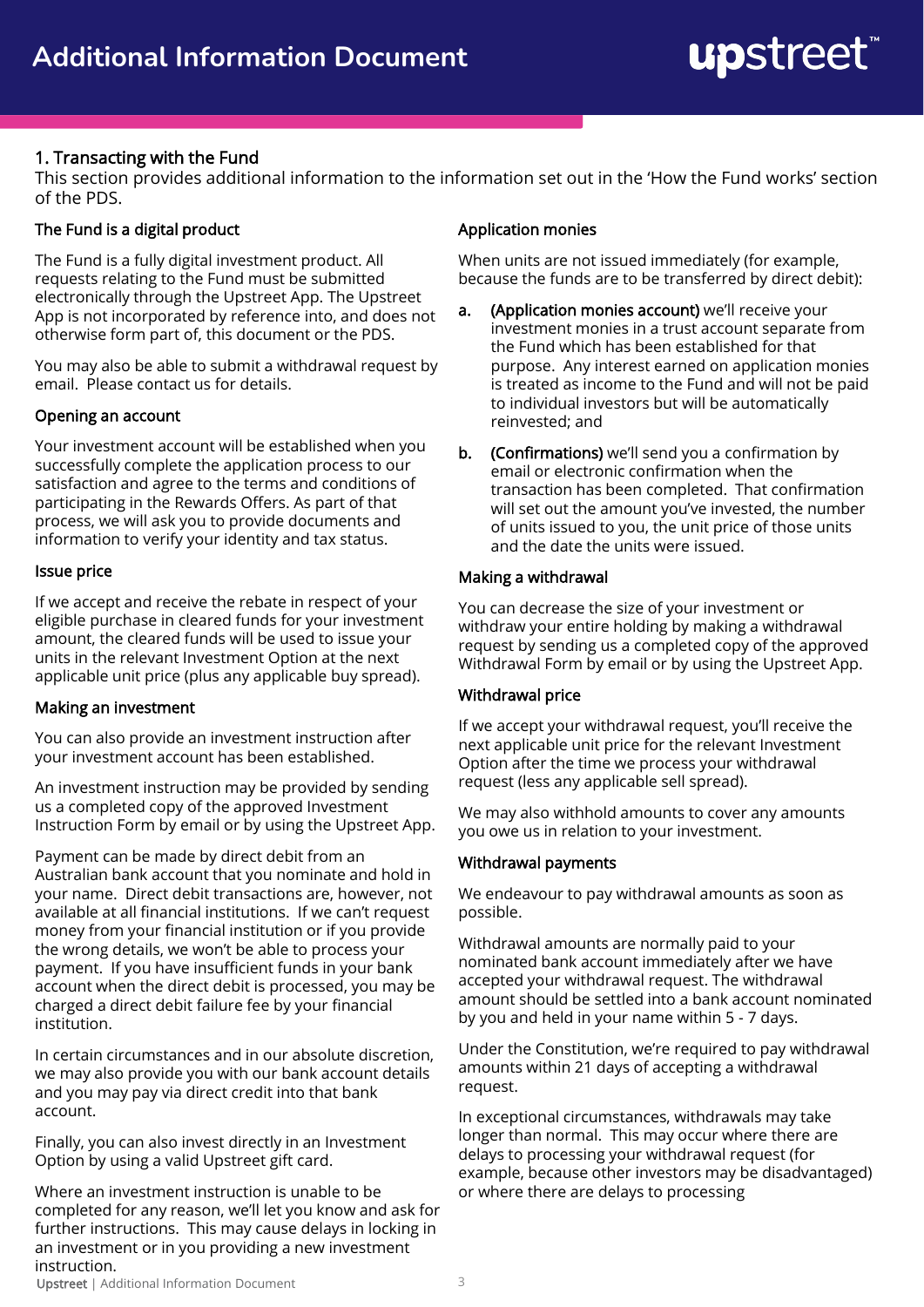your withdrawal payment (for example, because the banking payments networks are disrupted).

In some circumstances, such as when there is a freeze on withdrawals or the Upstreet App is unavailable, investors may not be able to provide a withdrawal request at all.

#### Discretion to accept or reject

We can accept or reject any investment or withdrawal request at any time at our discretion, without providing reasons for our decision.

#### Parts of a unit

Where you submit a request to invest or withdraw an amount that is not equal to a whole unit, we'll issue a fraction of a whole unit to you for the amount you have invested, or exchange a fraction of a whole unit for the amount you have withdrawn.

The value of a fractional unit, and all rights and obligations attaching to a fractional unit, will be in proportion to a whole unit. If you hold more than one fraction of a unit, we may consolidate the fractions into a whole unit.

We issue fractional units rounded to the fourth decimal place. Rounding could impact the value of the amount you invest or withdraw.

#### Multiple Investment Options

You may hold units in more than one Investment Option at a time.

You may also request to switch money from one Investment Option to another Investment Option.

#### Transfers to third parties

You may not transfer units to another person without our approval (which may be withheld at our sole discretion). If you would like to transfer units to another person, please contact us for more details.

#### Unit prices

The unit price of any Investment Option, at any time, is calculated by dividing the net trust value of the Fund referable to that Investment Option by the number of units on issue of that Investment Option in the Fund at that time. We calculate the unit price on each business day, except in the circumstances specified in the Constitution.

The net trust value is calculated as the market value of the assets of the Fund, less the liabilities of the Fund on the day in which the value is determined.

#### Valuation

The valuation of Fund assets is governed by the Constitution. The Constitution provides that assets must be valued in a manner that is consistent with the range of ordinary commercial practice for valuing assets of that type and be reasonably current.

#### 2. Additional risks

This section provides additional information in relation to the 'Risks of managed investment schemes' section of the PDS.

#### Risk levels

The risk profile assigned to each Investment Option is based on the following:

- a. (Low risk): investors may experience low returns and a low level of variability (if any) in their investment returns. Where returns are very low, a low risk investment may not keep up with inflation or maintain its 'real' value (ie adjusted for inflation).
- b. (Moderate to low risk): investors may experience some variability in their investment returns.
- c. (Moderate risk): investors may experience a moderate degree of variability in their investment returns.
- d. (Moderate to high risk): investors may experience more than a moderate degree of variability in their investment returns.
- e. (High risk): investors may experience a high degree of variability in investment returns, as the potential for greater returns is generally associated with higher risk and volatility.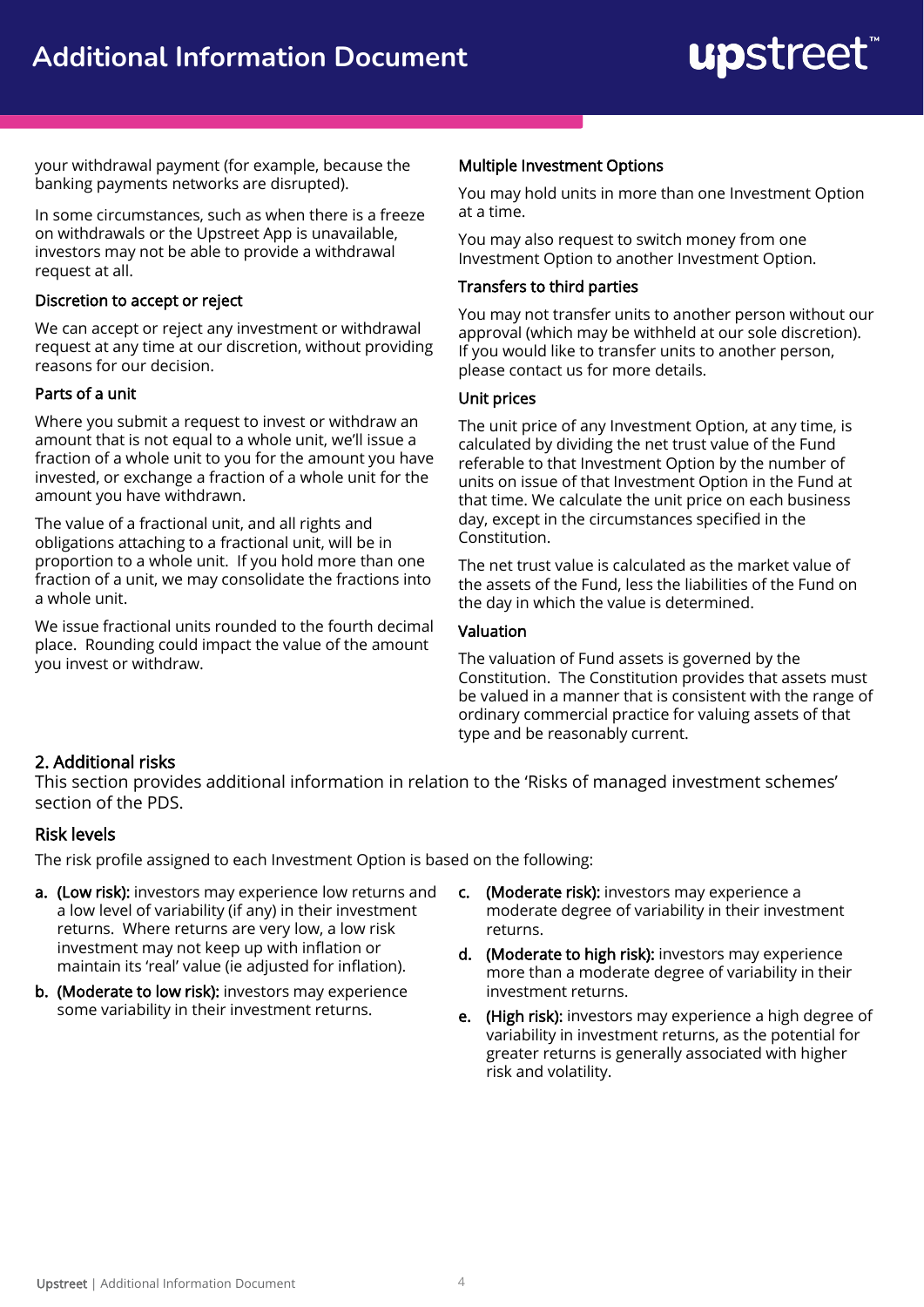All investments carry risk. For more information about the risks of investing, please see ASIC guidance at [moneysmart.gov.au](https://www.moneysmart.gov.au/).

#### Additional risks

In addition to the more significant risks described in the PDS, the following risks may also impact your investment and affect managed investment schemes generally:

- a. (Rewards Offer risk) the risk that a Partner does not pay an amount in accordance with a Rewards Offer or that a Rewards Offer changes or ends in a manner that you did not expect.
- b. (Manager risk) the risk that Cache, as manager, cannot or does not successfully implement the investment strategy for the Fund. This risk also includes where Cache's Australian financial services licence is revoked and is not replaced.
- c. (Promoter risk) the risk that Upstreet, as promoter, cannot or does not successfully procure Rewards Offers on terms that you expect.
- d. (International risk) some of the assets held by the Fund are listed overseas or give exposure to overseas investments and investments in foreign jurisdictions. There are additional risks associated with holding such investments, such as exposure to foreign currencies, laws, commercial environment or political instability.
- e. (Foreign currency risk) the risk that an international financial transaction may incur losses due to currency fluctuations.
- f. (Counterparty risk) the risk that a person that contracts with MSC or Cache fails to meet its contractual obligations, resulting in losses.
- g. (Tax risk) the risk that tax laws in Australia or overseas may change, which may adversely affect the performance of the Fund or a Fund asset, or the value of your returns from the Fund. Tax law is complex, will apply differently to different investors and is regularly subject to change. You are strongly advised to obtain professional tax advice relating to your investment in the Fund.
- h. (Technology risk) the risk that information security can be compromised. Although we take steps we consider reasonable to protect information we hold, its security cannot be absolutely guaranteed. Data including phone numbers, email addresses and passwords can be compromised. If data is stored overseas, different privacy and other standards may apply there.

#### Risks specific to an investment option

In addition to the risks set out above, there may be risks specific to a particular Investment Option. For information about these risks, please see the Investment Options List.

#### 3. How we invest your money

This section provides additional information to the information set out in the 'How we invest your money' section of the PDS.

#### Investment management

Your investment will be managed in accordance with the PDS (including this AID and the Investment Options List).

#### Authorised investments

The Fund may hold financial property, including cash, securities and ETFs.

#### Investment Options

For the investment objective of each Investment Option, the assets in which they invest, their strategic asset allocation, their minimum suggested investment time frame or risk level, please see the Investment Options List.

#### Rebalancing

We will regularly rebalance the holdings of each Investment Option to ensure they are returned to their strategic asset allocation. We will review the portfolio on each trading day and rebalance where deviations from the strategic asset allocation meet certain thresholds.

#### Netting

As the Fund is a pooled investment vehicle, all trading occurs on a netted basis. That means, we assess the net trading requirements of the entire Fund.

Where some investors increase their investment in the Fund and other investors decrease their investment, we may only need to trade on-market to reflect the change in cash-flow on an aggregate basis.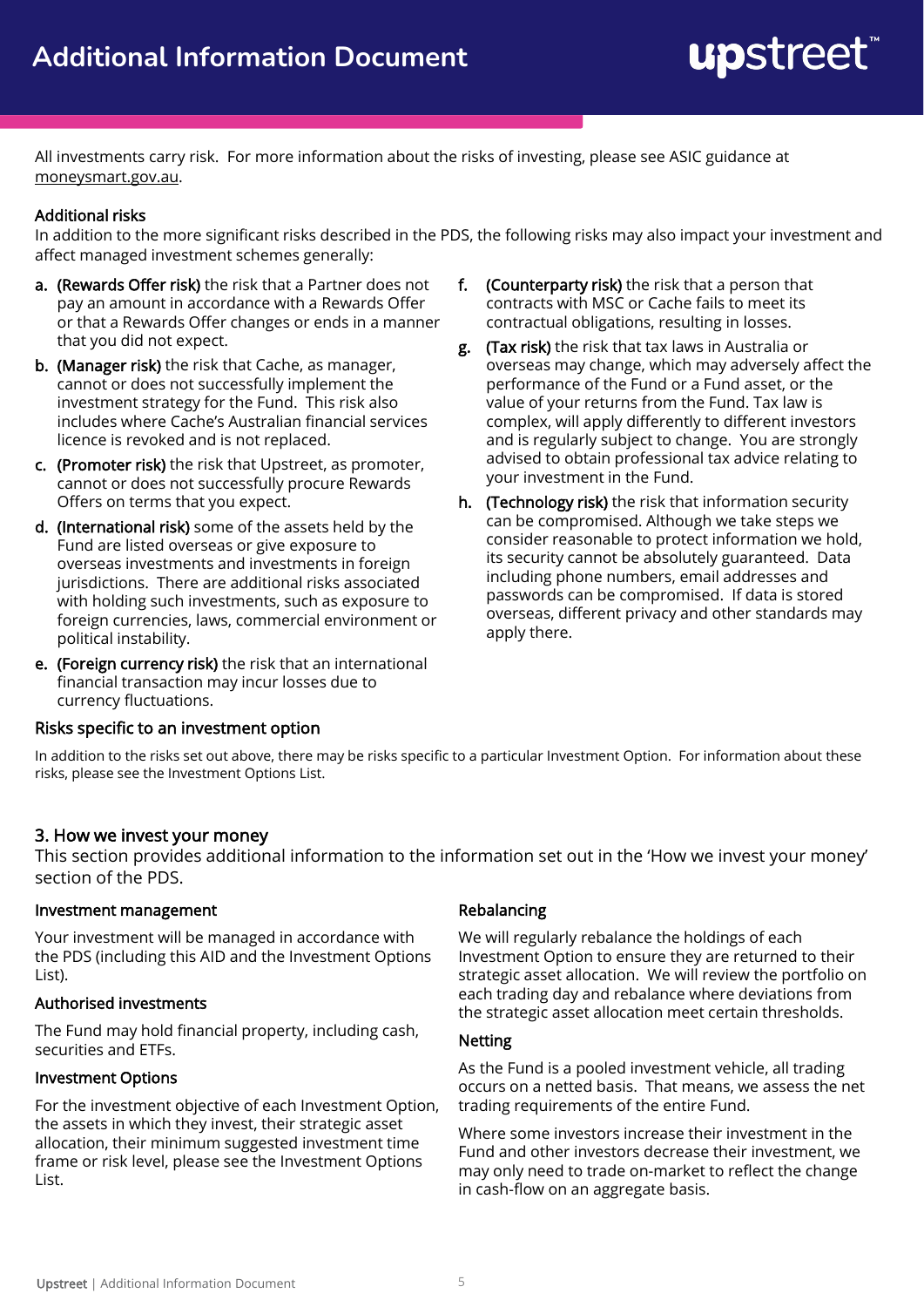#### Labour standards and environmental, social and ethical considerations

Unless expressly provided in the Investment Options List, neither MSC nor Cache takes into account labour standards or environmental, social or ethical considerations when selecting, retaining or realising investments.

#### Switching investments

To switch between Investment Options, you will need to submit a request on your Upstreet App to move money from one Investment Option to another, as set out in the 'How the Upstreet Fund works' section of the PDS.

#### Fund performance

Up to date information on the performance of the Fund, and each available Investment Option, will be available on the Upstreet App.

#### Changes

We may change the Investment Options from time to time and without notice. For example, we may change the number of Investment Options available, the assets in which the Fund invests and the investment strategy and strategic asset allocation for each Investment Option.

We will make changes to the Investment Options where we consider it is in the best interests of investors to do so, which may include where an underlying asset has become illiquid or suspended from trading or is about to be delisted. We will notify you of any material changes to the Investment Options.

#### 4. Fees and costs

The following information provides additional information to the information set out in the 'Fees and costs' section of the PDS.

#### DID YOU KNOW?

Small differences in both investment performance and fees and costs can have a substantial impact on your long term returns. For example, total annual fees and costs of 2% of your account balance rather than 1% could reduce your final return by up to 20% over a 30 year period (for example reduce it from \$100 000 to \$80 000).

You should consider whether features such as superior investment performance or the provision of better member services justify higher fees and costs. You may be able to negotiate to pay lower contribution fees and management costs where applicable. Ask the fund or your financial adviser.

#### TO FIND OUT MORE

If you would like to find out more, or see the impact of the fees based on your own circumstances, the Australian Securities and Investments Commission (ASIC) website (www.moneysmart.gov.au) has a managed funds fee calculator to help you check out different fee options.

This document shows fees and other costs that you may be charged. These fees and costs may be deducted from your money, from the returns on your investment or from the assets of the managed investment scheme as a whole.

Taxes are set out in another part of this document.

You should read all the information about fees and costs because it is important to understand their impact on your investment.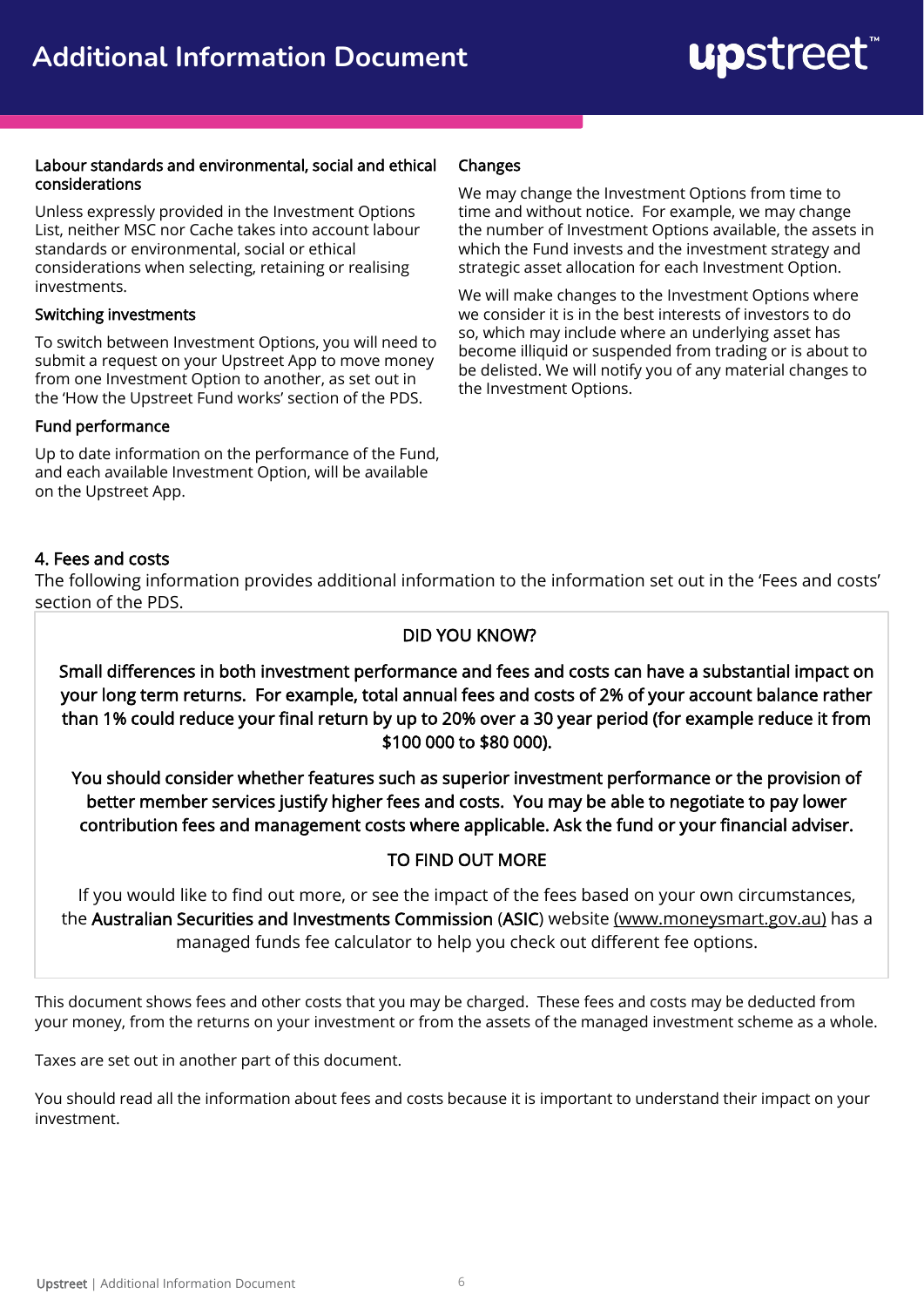upstreet"

#### Upstreet Fund

| upstreet Fund                                                                                |                                                                                                                            |                                                                                                                                                                                                                                                |  |
|----------------------------------------------------------------------------------------------|----------------------------------------------------------------------------------------------------------------------------|------------------------------------------------------------------------------------------------------------------------------------------------------------------------------------------------------------------------------------------------|--|
| Type of fee or cost                                                                          | Amount                                                                                                                     | How and when paid                                                                                                                                                                                                                              |  |
| Fees when your money moves in or out of the product                                          |                                                                                                                            |                                                                                                                                                                                                                                                |  |
| Establishment fee                                                                            |                                                                                                                            |                                                                                                                                                                                                                                                |  |
| The fee to open your<br>investment                                                           | Nil                                                                                                                        |                                                                                                                                                                                                                                                |  |
| Contribution fee <sup>1</sup><br>The fee on each amount<br>contributed to your<br>investment | \$1 per transaction up to<br>\$1,000. Thereafter<br>increasing by \$1 for every<br>additional \$1, 000 or part<br>thereof. | Accrued each time you invest in Fund and deducted from<br>the amount of your contribution to the Fund.<br>The contribution fee will then be paid to Upstreet out of<br>the Fund after the end of the relevant month.                           |  |
| Withdrawal fee <sup>2</sup><br>The fee on each amount<br>you take out of your<br>investment  | \$1 per transaction up to<br>\$1,000. Thereafter<br>increasing by \$1 for every<br>additional \$1, 000 or part<br>thereof. | Accrued each time you withdraw from the Fund and<br>deducted from the amount of your withdrawal from the<br>Fund.<br>The withdrawal fees will be paid to Upstreet out of the<br>Fund after the end of the relevant month.                      |  |
| <b>Exit fee</b>                                                                              |                                                                                                                            |                                                                                                                                                                                                                                                |  |
| The fee to close your<br>investment                                                          | Nil                                                                                                                        |                                                                                                                                                                                                                                                |  |
| Management costs <sup>3</sup>                                                                |                                                                                                                            |                                                                                                                                                                                                                                                |  |
| The fees and costs for<br>managing your<br>investment.                                       | Management fee:<br>Nil                                                                                                     |                                                                                                                                                                                                                                                |  |
| The amount you pay for a<br>specific Investment                                              | Indirect costs <sup>4</sup> :<br>Nil to 0.49% pa                                                                           | Indirect costs are other costs which reduce the returns of<br>the Fund, such as the fees charged by issuers of<br>underlying ETFs (if any). Costs are reflected in the unit<br>price of the Fund as and when they arise.                       |  |
| Option is set out in the<br>Investment Options List.                                         | Recoverable expenses:<br>Ni <sup>5</sup>                                                                                   | Any expenses normally incurred in operating the Fund<br>are paid as and when they arise by Cache out of its own<br>resources. Any extraordinary expenses are deducted<br>from the Fund's assets as and when they arise.                        |  |
| Service fees                                                                                 |                                                                                                                            |                                                                                                                                                                                                                                                |  |
| <b>Switching fee</b><br>The fee for changing<br>investment options                           | \$1 per transaction up to<br>\$1,000. Thereafter<br>increasing by \$1 for every<br>additional \$1, 000 or part<br>thereof  | The switching fee will be incurred once each time you<br>move money from one Investment Option to another and<br>will be deducted from the money moved across as<br>described above in the rows for 'Contribution fee' or<br>'Withdrawal fee'. |  |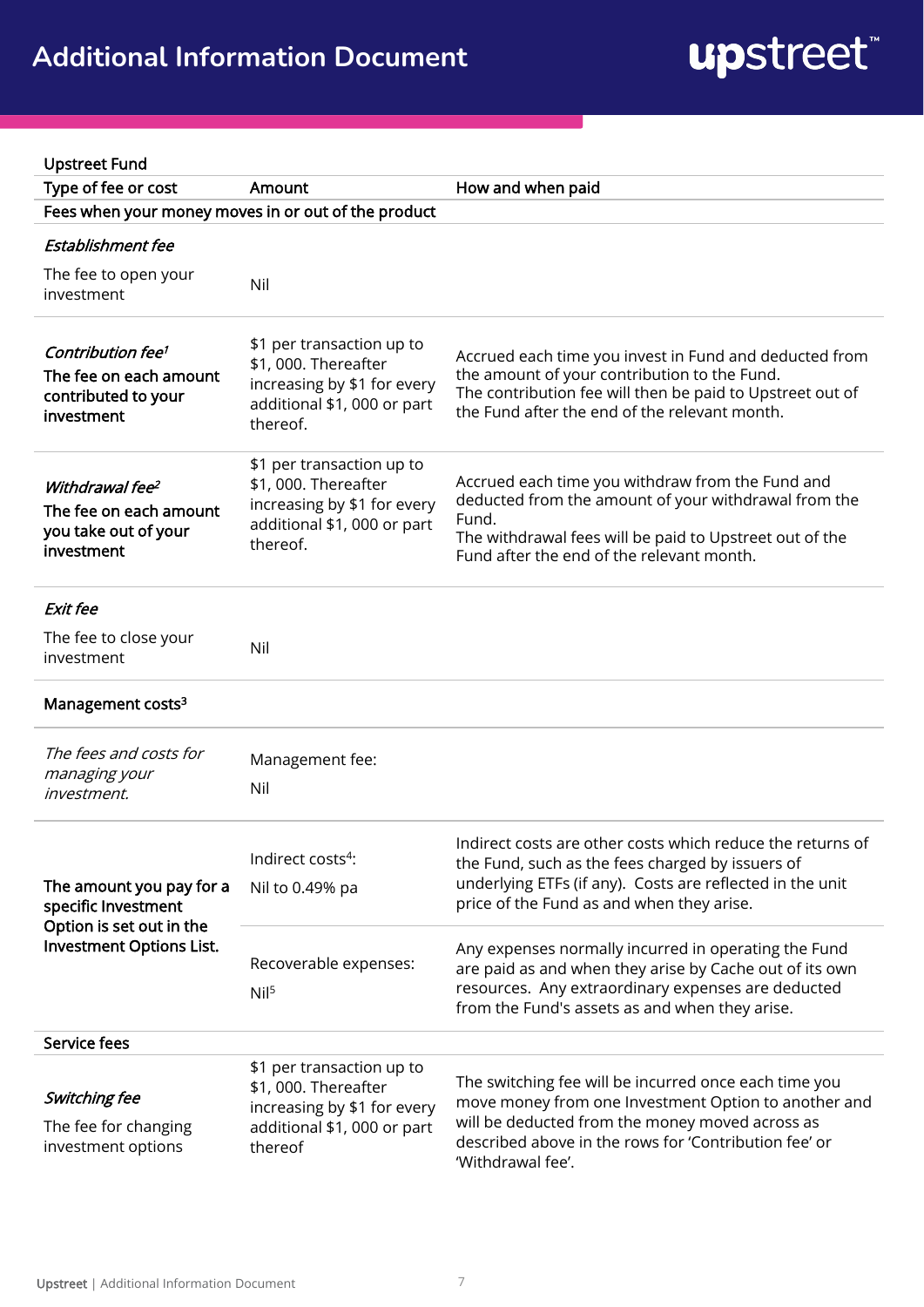

<sup>1</sup> The contribution fee applies to an investment 'top up' initiated by you. It does not apply to investments in the Fund under Reward Offers.

<sup>2</sup>The withdrawal fee applies to a withdrawal initiated by you. It does not apply where units are voided due to a Partner or financial institution requesting we refund an investment amount.

<sup>3</sup>These figures reflect certain costs and expenses that MSC reasonably estimates, as at the date of this PDS, will apply for the current financial year (adjusted to reflect a 12-month period) as a percentage of the net trust value of the Fund. Certain additional fees and costs may apply, namely the inactivity fee and transactional and operational costs. For more information, please see 'Additional explanation of fees and costs' below. For the indirect costs that apply to a particular Investment Option, please see the Investment Options List.

<sup>2</sup> The estimated indirect costs depends on the Investment Option and is estimated to be 0.00% to 0.49% per annum of the net trust value of the Fund. See 'Indirect costs' under the heading 'Additional explanation of fees and costs.' For the indirect costs that apply to a particular Investment Option, please see section 1 of the Investment Options List.

<sup>5</sup> For more information see 'Recoverable expenses' under the heading 'Additional explanation of fees and costs'.

#### Additional explanation of fees and costs

#### Management costs

The management costs for the Fund incorporate all relevant fees and other costs involved in managing the Fund and deriving investment returns, including recoverable expenses and indirect costs. Management costs do not include transactional and operational costs (described below) or any other costs that an investor would ordinarily incur when investing directly in the Fund's underlying assets.

There is no management fee charged to investors, as Upstreet is paid by Partners under the terms of the Reward Offers available to customers. Upstreet will pass on some or all of that revenue to Cache and MSC (depending on the Reward Offer).

#### Indirect costs

Indirect costs are not fees charged by us.

Indirect costs are any amounts that we know or where required, reasonably estimate, will reduce the Fund's returns that are paid from the Fund's assets (other than recoverable expenses and transactional and operational costs described elsewhere in this section) or that are paid from the assets of any interposed vehicle (such as an underlying ETF) in which the Fund may invest.

For the indirect costs for a particular Investment Option, see the Investment Options List.

#### Recoverable expenses

The recoverable expenses represent the expenses incurred in the operation of the Fund. The Constitution allows all properly incurred expenses to be recovered from the Fund and does not place any limit on the amount or types of expenses that can be recovered.

The expenses normally incurred in the day to day operation of the Fund include investment manager fees, fund administration, unit registry and audit costs (other than transactional and operational costs described below). These expenses normally incurred will be paid by Cache out of its own resources while this PDS is current. Where we are unable to recover those expenses from Cache we may recover those expenses from the assets of the Fund.

We, as at the date of this PDS, reasonably estimates that the normally incurred recoverable expenses of the Fund that will apply for the current financial year (adjusted to reflect a 12-month period) will be nil, as these expenses will be paid out of Cache's own resources.

Extraordinary expenses are expenses that are not normally incurred in the day to day operation of the Fund and are not necessarily incurred in any given year. They may include costs associated with holding unitholder meetings, changing the Constitution , or defending or pursuing legal proceedings. Any such expenses will be recovered from the Fund and reflected in its unit price.

We, as at the date of this PDS, reasonably estimates that the extraordinary expenses of the Fund that will apply for the current financial year (adjusted to reflect a 12-month period) will be nil.

#### Inactivity fee

You acknowledge that the Fund is designed to receive rebates from Partners under Rewards Offers as described in the PDS. We do not charge any fees on accounts that are actively receiving these rebates.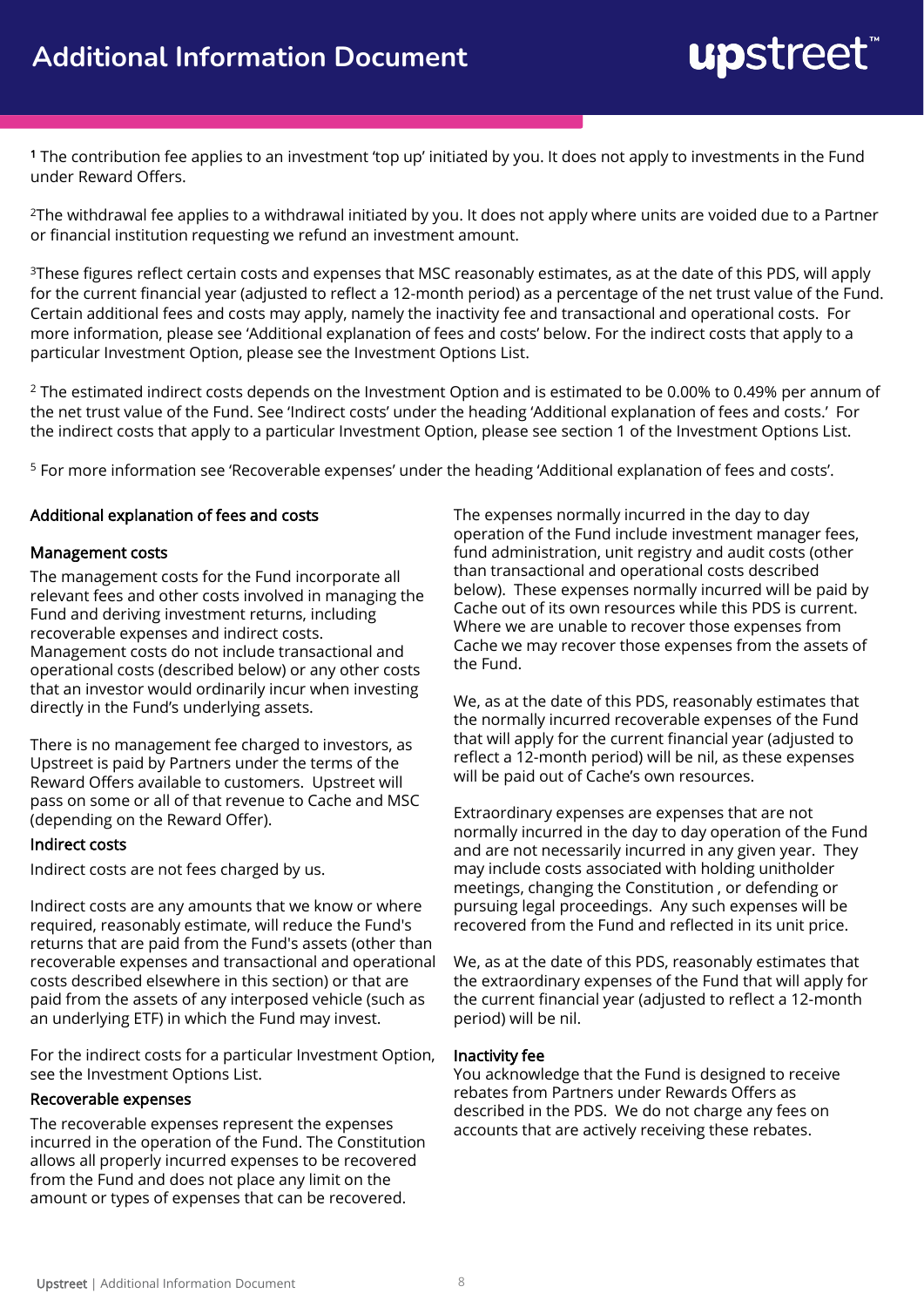If no investments are made in your account (ie your account is 'inactive') for a continuous period of 6 months, you agree to pay a fee of 50c per calendar month from the date your account becomes inactive. We will send you an email to the address we have on file before we charge this fee to you, so should ensure that you keep us updated about any changes to your email address. These fees do not apply to accounts with no units.

You agree and request that this fee be paid after the end of the relevant month by any of the following methods:

- a) withdrawing the money via a direct debit request from your nominated bank account;
- a) withholding the money from a withdrawal; or
- a) redeeming the relevant number of units held by you to the value of the fee payable,

and paying the amount of the fee to us.

If you do not wish to pay this fee, you may consider remaining 'active' by participating in another Rewards Offer or withdrawing your investment from the Fund.

#### Transactional and operational costs

Transactional and operational costs are not a fee paid to us, Cache or Upstreet.

The Fund incurs transactional and operational costs, such as brokerage, clearing costs, transactional custodian fees and other transaction fees associated with buying and selling the Fund's assets or processing applications or redemptions (including the transactional and operational costs of underlying funds). Transactional and operational costs are an additional cost and are not included in the management costs.

A buy spread will be applied to the issue price and a sell spread will be applied to the withdrawal price to ensure that (as much as possible) the transactional and operational costs incurred as a result of an investor entering or leaving the Fund are borne by that investor, and not by other investors. The buy/sell spread for the Fund is MSC's reasonable estimate of the transactional and operational costs that the Fund will incur and is not received by MSC, Cache or Upstreet.

We , as at the date of this PDS, reasonably estimates that the Fund's total transactional and operational costs for the current financial year (adjusted to reflect a 12 month period) will be between 0.28% and 0.42% p.a. of the Fund's net trust value (depending on your Investment Option) and will be substantially recovered from transacting investors through the buy/sell spread.

In any calendar month where the transactional and operational costs in any Investment Option exceed a rate of 2% p.a. of the Fund's net trust value, Upstreet will reimburse the excess to the Fund.

For an estimate of the transactional and operational costs or the buy/sell spread for a particular Investment Option, see the Investment Options List.

The amount of these costs can be expected to vary from time to time depending on the volume and value of transactions undertaken.

#### Goods and Services Tax

All monetary amounts are in Australian dollars. Fees and costs charged to the Fund attract 10% GST, which is charged to and borne by the Fund. All fees and costs disclosed in this AID are inclusive of GST (as defined in the A New Tax System (Goods and Services Tax) Act 1999 (Cth)), to the extent applicable, after taking into

account any expected Reduced Input Tax Credits (RITCs). The Fund will claim input tax credits or RITCs where possible under the GST regulations. These credits will reduce the overall cost of GST to the Fund and will be reflected in the unit price.

#### Service providers

We may provide services or make payments to service providers in return for promotional or operational services for the Fund. These payments will be paid by Cache out of its own resources on a one-off or ongoing basis.

#### Changes to fees and costs

We have the power to change our fee structure without your consent, subject to the maximum fees described in the Fund's constitution, however we do not currently intend to do so. The Constitution provides for the following maximum fees:

- a) a maximum application fee of 5% of the consideration payable on any application for units applied for (plus GST);
- a) a maximum management fee of 5% of the total gross value of all the Fund's assets (plus GST); ; and
- a) a maximum redemption fee of 5% of the redemption price payable on redemption of units redeemed (plus GST).

Fees and costs may also vary over time due to changes to the Fund, changing economic conditions or changes in regulation. We will provide investors 30 days' notice of any proposed increase to our fees and charges.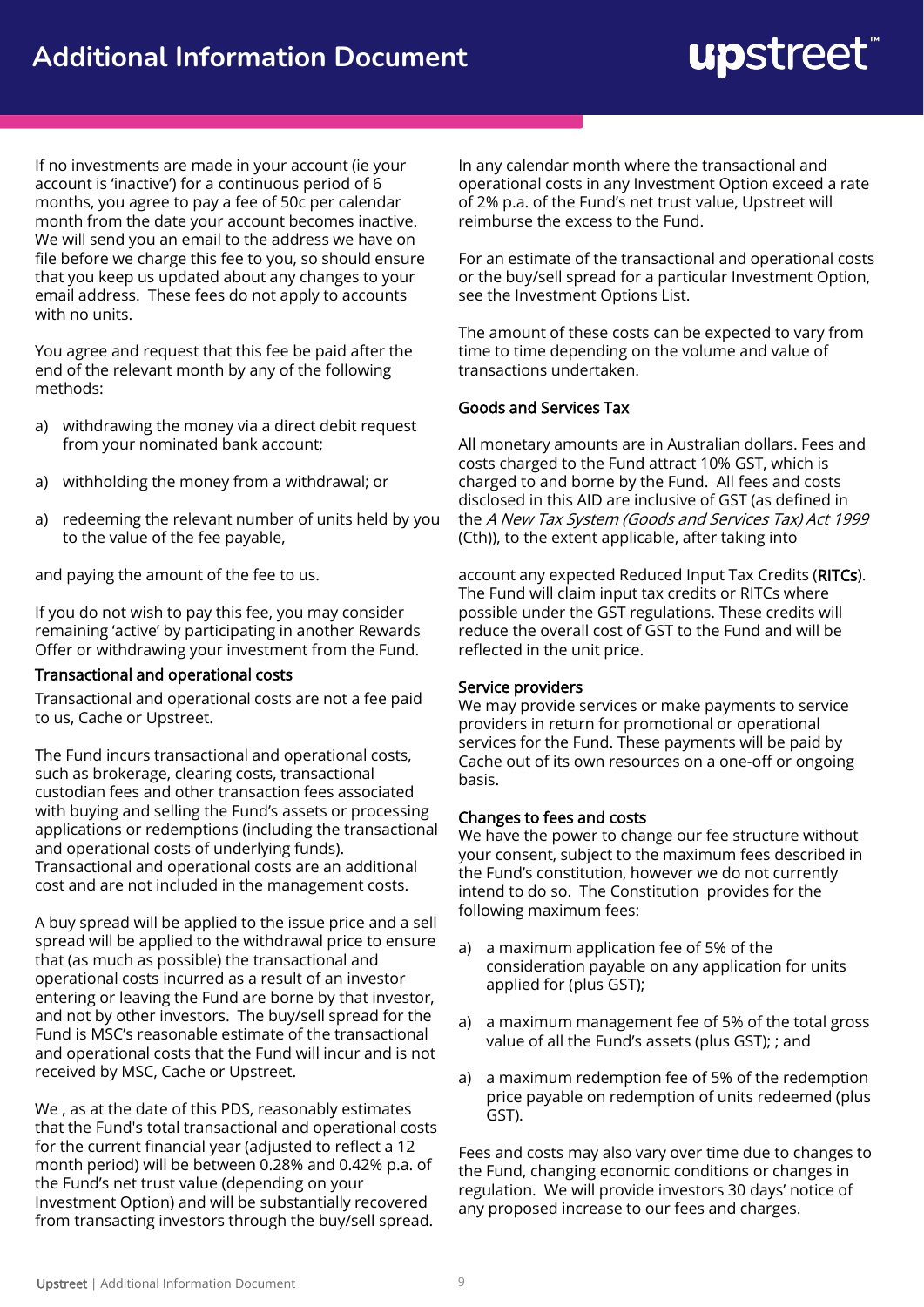#### 5. How managed investment schemes are taxed

This section provides additional information in relation to the 'How managed investment schemes are taxed' section of the PDS.

#### General

The taxation information in the PDS and this AID is provided for general information only. The PDS and AID assume you hold your investment in the Fund on capital account and are not considered to be carrying on a business of investing, trading in investments, or investing for the purpose of profit making by sale. The information should be used as a guide only and does not constitute professional tax advice as individual circumstances may differ. It should not be used as the basis upon which you make a decision to invest.

The taxation information in this PDS has been prepared based on taxation laws as at the date of this PDS. These laws can change at any time, which may have adverse taxation consequences. It is recommended that investors seek their own professional advice, specific to their circumstances, of the taxation implications of investing in the Fund.

#### Taxation of the Fund

The income tax treatment of the Fund will depend on whether the Fund is eligible, and elects, to apply the Attribution Managed Investment Trust (AMIT) provisions. The AMIT provisions are an elective income tax regime for qualifying Managed Investment Trusts (MIT) that provide for flow-through taxation to investors. The AMIT election is irrevocable, and the AMIT provisions will apply in each future income year in which the Fund satisfies the requirements to be a MIT. MSC intends to make the election for the Fund to enter into the AMIT, if it qualifies to be a MIT.

Where the Fund does not satisfy the eligibility criteria to be a MIT, the Fund cannot make the AMIT election and ordinary trust taxation rules apply.

Where the AMIT regime applies for an income year, the following will apply:

Fair and reasonable attribution: Each year, the Fund's determined assessable income, exempt income, nonassessable non-exempt income and tax offsets (i.e. credits) will be allocated on a "fair and reasonable" attribution basis, rather than being allocated proportionally based on your present entitlement to the income of the Fund.

Unders or overs adjustments: Where the Fund's determined trust components for a year are revised in a subsequent year (e.g. due to actual amounts differing to the estimates of income, gains/losses or expenses), then unders and overs may arise. Unders and overs will

generally be carried forward and adjusted in the year of discovery.

Cost base adjustments: Where the distribution made is less than (or more than) certain components attributed to investors, then the cost base of an investor's units may be increased (or decreased). Details of any cost base adjustment will be included on an investor's annual tax statement, referred to as an AMIT Member Annual Statement (AMMA).

Large redemptions: In certain circumstances, gains may be attributed to a specific investor, for example, gains on disposal of assets to fund a large redemption being attributed to the redeeming investor.

Multi-class AMITs: A choice is available to elect to treat separate classes of units as separate AMITs. MSC intends to make the AMIT multi-class election to segregate the returns of each investment option. Where the classes are treated as separate AMITs, the gains or losses derived in respect of one of the investment options will not affect the returns of the alternative investment options.

Penalties: In certain circumstances (e.g., failure to comply with certain AMIT rules), specific penalties may be imposed.

#### Public Trading Trust Rules

The Fund does not intend to derive income other than from an "eligible investment business". Accordingly, it should not be subject to tax as a public trading trust. Further, MSC will seek to ensure it does not control entities that carry on trading activities.

#### Non-AMIT Provisions

On the basis the Fund is not a public trading trust, the Fund should be treated as a flow-through trust for income tax purposes. This means that you will be taxed on your share of the Fund's net taxable income.

#### Multi-class non-AMITs

In the absence of an AMIT multi-class election being made, the Fund is treated as a single taxpayer. As the classes are not treated separately for tax purposes, there is a risk that the income, expenses and tax losses are not quarantined to each class, such that all tax deductions and tax losses are spread against the gross income of the Fund. In this scenario, gains or losses derived in respect of one of the investment options may affect the returns on the other investment options.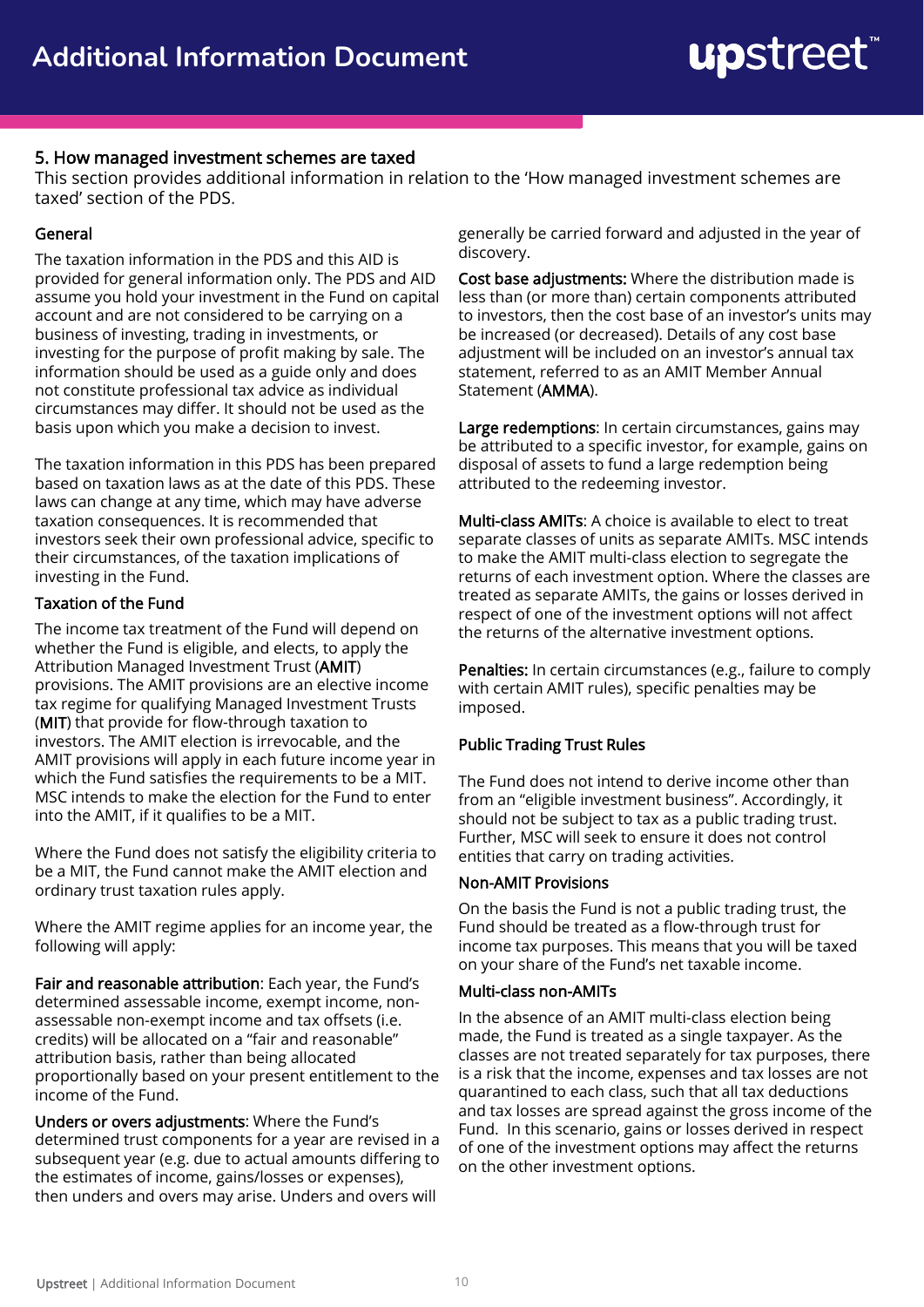#### Taxation of Financial Arrangements (TOFA)

The TOFA rules may apply to financial arrangements held by the Fund when calculating its assessable income. Under the TOFA rules, gains and losses on financial arrangements are generally assessed for tax purposes on a compounding accruals basis (where the gains/losses are sufficiently certain) rather than a realisation basis

#### Losses

In the case where the Fund makes a tax loss or capital loss for Australian income tax purposes, the Fund cannot distribute these losses to investors. However, these losses may be carried forward and offset against future gains.

Where the AMIT multi-class election is made, the losses will be quarantined for each class and cannot be offset against gains derived by another class.

#### Distributions – AMIT

The AMIT provisions require the taxable income of the Fund to be "attributed" to investors on a fair and reasonable basis, having regard to their income and capital entitlements in accordance with the constituent documents. MSC will seek to attribute taxable income having regard to the units held by investors, entitlements to income and capital, as well as cash distributions made to such investors during the relevant period.

Under the AMIT provisions, an investor may be taxable on their share of the Fund's taxable income prior to receiving distributions from the Fund.

#### Distributions – Non-AMIT

Provided that the Fund is treated as a flow-through vehicle, investors will be assessed on the taxable income derived by the Fund, based on their proportionate share of the annual income of the Fund that they are presently entitled to. The Fund's investors will be required to include their share of taxable income in their tax return.

#### Franking Credits and Franked Dividends

Income distributions from the Fund may include an entitlement to franked dividends. Generally, investors should include the franked dividends and the franking credits (imputation credits) they receive in their assessable income.

Certain additional requirements, including the 45-day holding period rule may need to be satisfied in order to obtain franking credits in relation to dividends. The investor's particular circumstances (and that of the Fund) will be relevant to determine whether the

investor is entitled to any franking credits in respect of the investor's share of the franked dividends. Any excess franking credits may be refundable to some investors, such as individuals and complying superannuation funds.

#### Foreign Income

The Fund may derive foreign sourced income that might be subject to foreign tax. Investors should include their share of both the foreign income and the amount of any foreign tax withheld in their assessable income. In such circumstances, investors may be entitled to a Foreign Income Tax Offset (FITO) for the foreign tax paid, against the Australian tax payable on the foreign sourced income. FITO's that are not utilised cannot be carried forward to a future income year.

#### Capital Gains

An investor's share of the taxable income of the Fund may include an amount that consists of discount and concessional gains derived by the Fund. Investors may be able to reduce the capital gains distributed by the Fund by any capital losses which are available to them. Furthermore, after applying any loss, individual, trust, and complying superannuation fund investors may then be entitled to discount that capital gain by 50% for individuals and trusts and 33.3% for complying superannuation funds in determining the net capital gain that is to be included in their assessable income.

#### Non-assessable distribution payments – AMIT

Under the AMIT provisions, an investor's cost base in their units held is increased where taxable income is allocated to them (inclusive of any tax free component of a discount capital gain). The cost base is decreased where cash distribution entitlements are made to the investor in respect of their Units, irrespective of whether the amounts distributed are classified as income or capital. Additional reductions are made for certain tax offsets (such as the franking credit tax offset and foreign income tax offset).

The net annual tax cost base adjustment amount will be detailed in an AMMA tax statement, which will be sent annually to investors after year-end.

#### Non-assessable distribution payments – Non-AMIT

Tax-deferred distributions may occur where the Fund distributes an amount of cash that exceeds the taxable income allocated to an investor. Certain tax-deferred distributions that are not assessable to an investor result in a reduction in the cost base of the units held by the investor. A capital gain will arise where those taxdeferred distributions exceed the cost base of the units.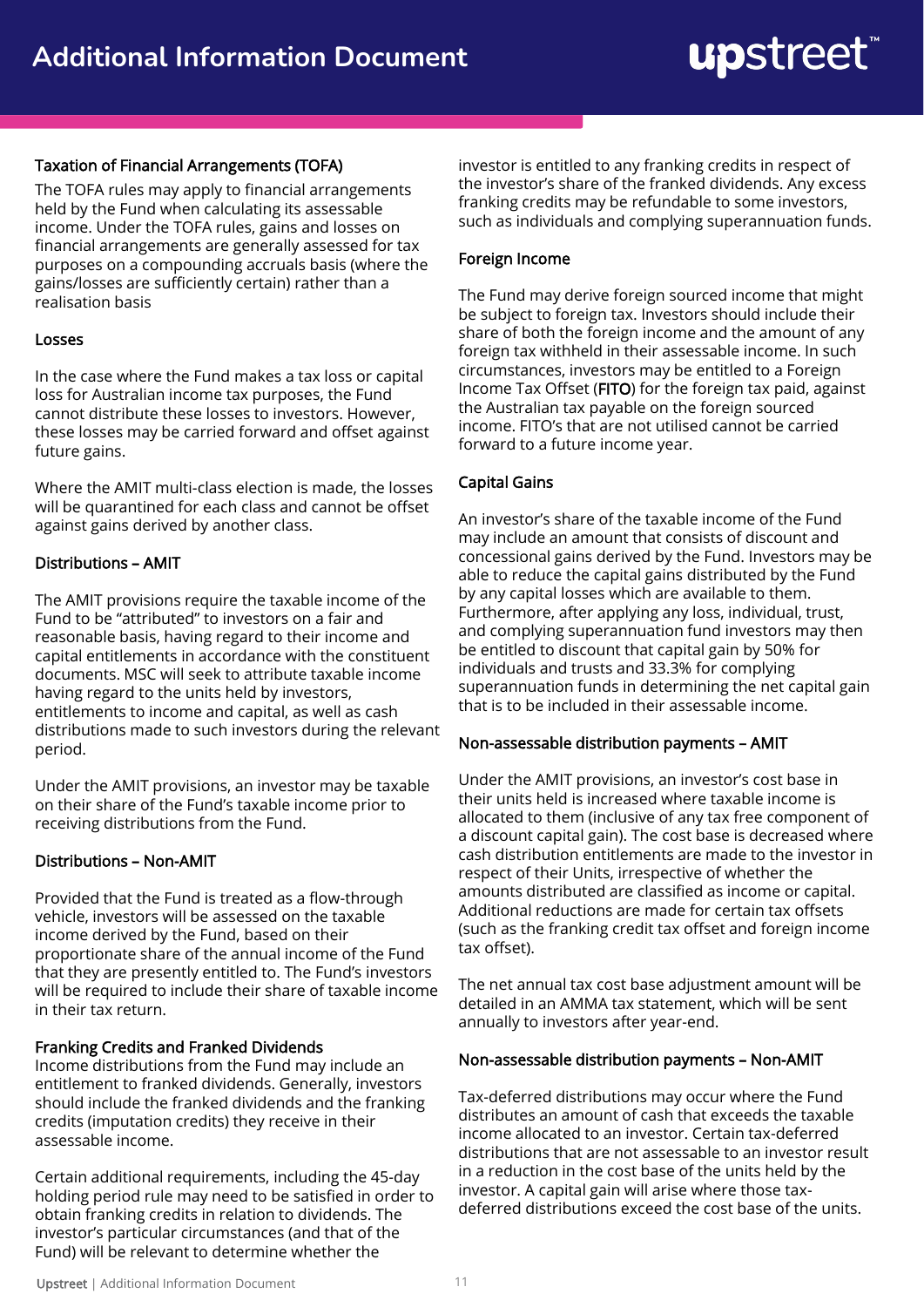#### Acquisition and disposal of units

An investor acquires a proportionate interest in a unit through transactions with the "Partner company", where the cost base of the unit for tax purposes is equivalent to the rebate received.

If an investor switches investment options or redeems their units in the Fund, this will constitute a disposal for tax purposes.

Where an investor holds their units in the Fund on capital account, a capital gain or loss on the disposal may arise and each investor should calculate their capital gain or loss according to their own particular facts and circumstances. As noted above, proceeds on disposal may include a component of distributable income. In calculating the taxable amount of a capital gain, a discount of 50% for individuals and trusts or 33 1/3% for complying Australian superannuation funds may be allowed where the units in the Fund have been held for 12 months or more. No CGT discount is available to corporate investors.

Investors are not generally entitled to sell or transfer units to other persons. However, if an investor does so, the investor may be liable for tax on any gains realised on that disposal of units.

#### Goods and Services Tax (GST)

The Fund will be registered for GST. The acquisition and disposal of units in the Fund by investors should not be subject to GST. Similarly, the distributions paid by the Fund should not be subject to GST. However, some of the fees and expenses incurred by the Fund are likely to attract GST (at the rate of 10%). The recovery of GST will be dependent on the precise nature of the expenses incurred and the nexus with domestic or international equities. The GST and expected recovery of ITCs or RITCs relating to fees and expenses is incorporated in the management cost for the Fund.

#### **Duty**

The issue or redemption of units should not attract any duty. Duty may be payable on the transfer of units. Investors should confirm the duty consequences of transferring units with their taxation adviser.

#### Tax File Number (TFN)

We will ask you to provide your TFN. You don't need to give it to us, however if you do not provide us your TFN we may be required to deduct tax from your investment.

#### Tax Reform

Tax reform activity is generally ongoing and such matters may impact on the tax position of the Fund and its investors. You should monitor any proposed legislative changes (including judicial developments) and seek your own professional advice, specific to your own circumstances, in relation to such matters.

#### New Zealand resident taxation

If you are a New Zealand resident wishing to invest in Australia, we strongly recommend that you seek independent professional tax advice as different rules or laws may apply.

If you are a New Zealand resident wishing to invest in Australia, we strongly recommend that you seek independent professional tax advice. New Zealand resident investors will be taxed on their Units under the foreign investment fund rules or ordinary tax rules, depending on their circumstances. Australian tax will be withheld at prescribed rates from distributions to nonresidents to the extent that the distributions comprise relevant Australian sourced income or.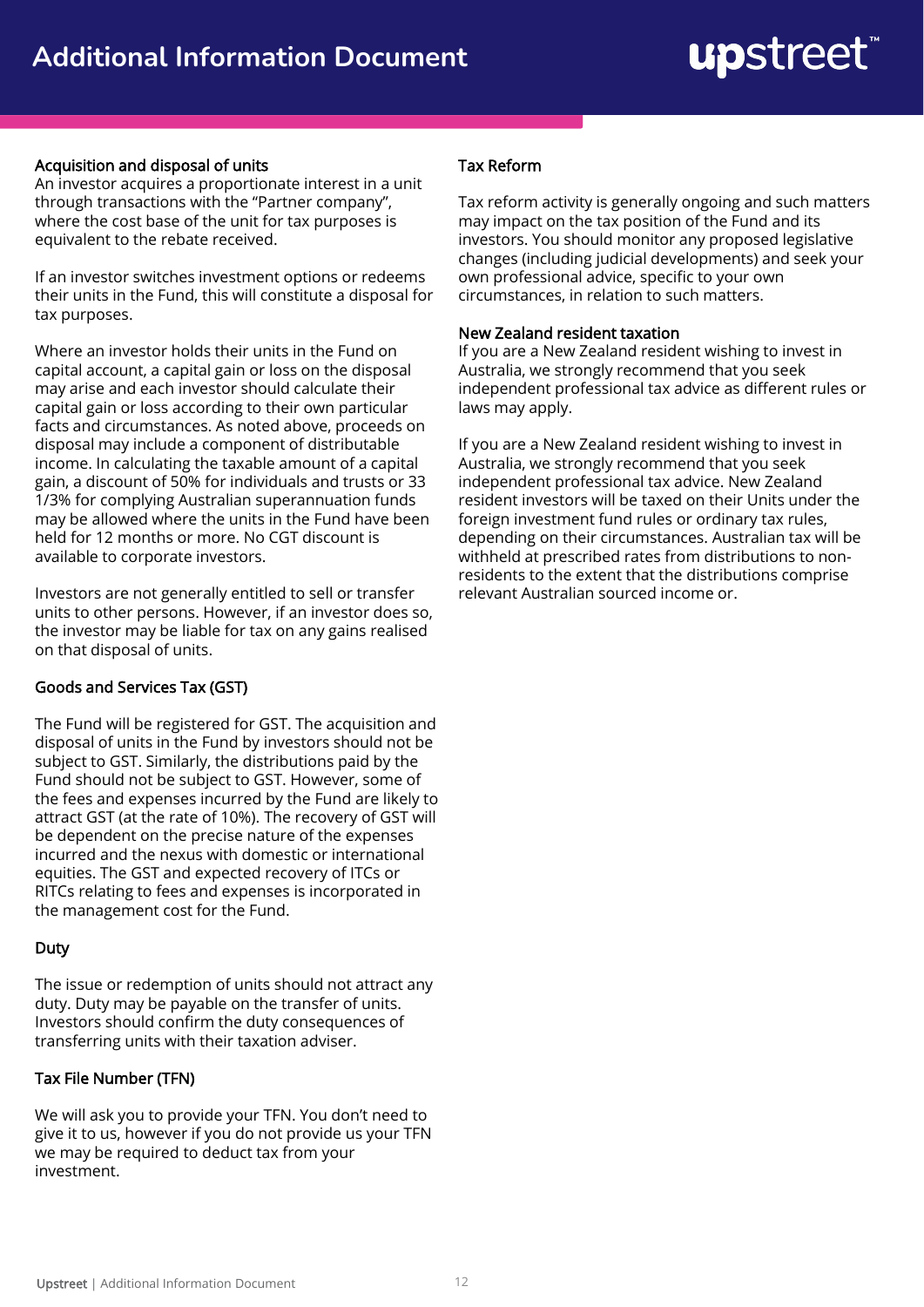#### 6. Additional information

#### If your details change

You must notify us of any change to your details, either by email or through the Upstreet App. This includes any changes to your personal details, contact details and foreign tax residency status.

#### New Zealand WARNING STATEMENT

- a) This offer to New Zealand investors is a regulated offer made under Australian and New Zealand law. However, this offer, and the content of the offer document are principally governed by Australian rather than New Zealand law. It is mainly the Corporations Act and the regulations made under that Act set out how the offer must be made.
- a) There are differences in how financial products are regulated under Australian law. For example, the disclosure of fees for managed investment schemes is different under the Australian regime.
- a) The rights remedies and compensation arrangements available to New Zealand investors in Australian financial products may differ from the rights, remedies, and compensation arrangements for New Zealand financial products.
- a) Both the Australian and New Zealand financial markets regulators have enforcement responsibilities in relation to this offer. If you need to make a complaint about this offer, please contact the Financial Markets Authority, New Zealand (http://www.fma.govt.nz). The Australian and New Zealand regulators will work together to settle your complaint.
- a) The taxation treatment of Australian financial products is not the same as for New Zealand financial products.
- a) If you are uncertain about whether this investment is appropriate for you, you should seek the advice of an appropriately qualified financial adviser.
- a) The offer may involve a currency exchange risk. The currency for the financial products is not New Zealand dollars. The value of the financial products will go up or down according to changes in the exchange rate between that currency and New Zealand dollars. These changes may be significant.
- a) If you expect the financial products to pay any amounts in a currency that is not New Zealand dollars, you may incur fees in having the funds credited to a bank account in New Zealand in New Zealand dollars.

i) The dispute resolution process described in this offer document is available only in Australia and is not available in New Zealand.

#### We'll keep in touch

We'll keep you up to date on your investment in a number of ways, including:

- a) by showing your investment balance and transaction history on the Upstreet App;
- a) by providing you a transaction statement each year; and
- a) by providing you an AMMA (ie a tax statement) each year.

#### Protecting your privacy

Privacy laws regulate, among other matters, the way organisations collect, use, disclose, keep secure and give people access to their personal information.

We are committed to respecting the privacy of your personal information. Our privacy policy sets out how we manage personal information. By applying to invest in the Fund, you consent to your personal information being collected and used as set out in this policy. If we don't collect this information, we may not be able to provide our services to you.

We collect personal information directly from you, when you ask us to provide you information, through the Upstreet App and throughout our relationship with you.

Your personal information may be provided to other persons such as external service providers, including any custodian, auditor, taxation adviser, legal adviser and information technology service provider. We also provide your personal information to external service providers to verify your identity to comply with our legal obligations under the Anti-Money Laundering and Counter Terrorism Financing Act 2006 (Cth).

Additionally, your personal information will be disclosed if required by law to do so.

#### Foreign tax residency

We are required to collect certain information about you in order to determine your foreign tax residency status under the Taxation Administration Act 1953 (Cth).

Where required by law, we will provide that information (as well as information about your investment in the Fund) to the ATO.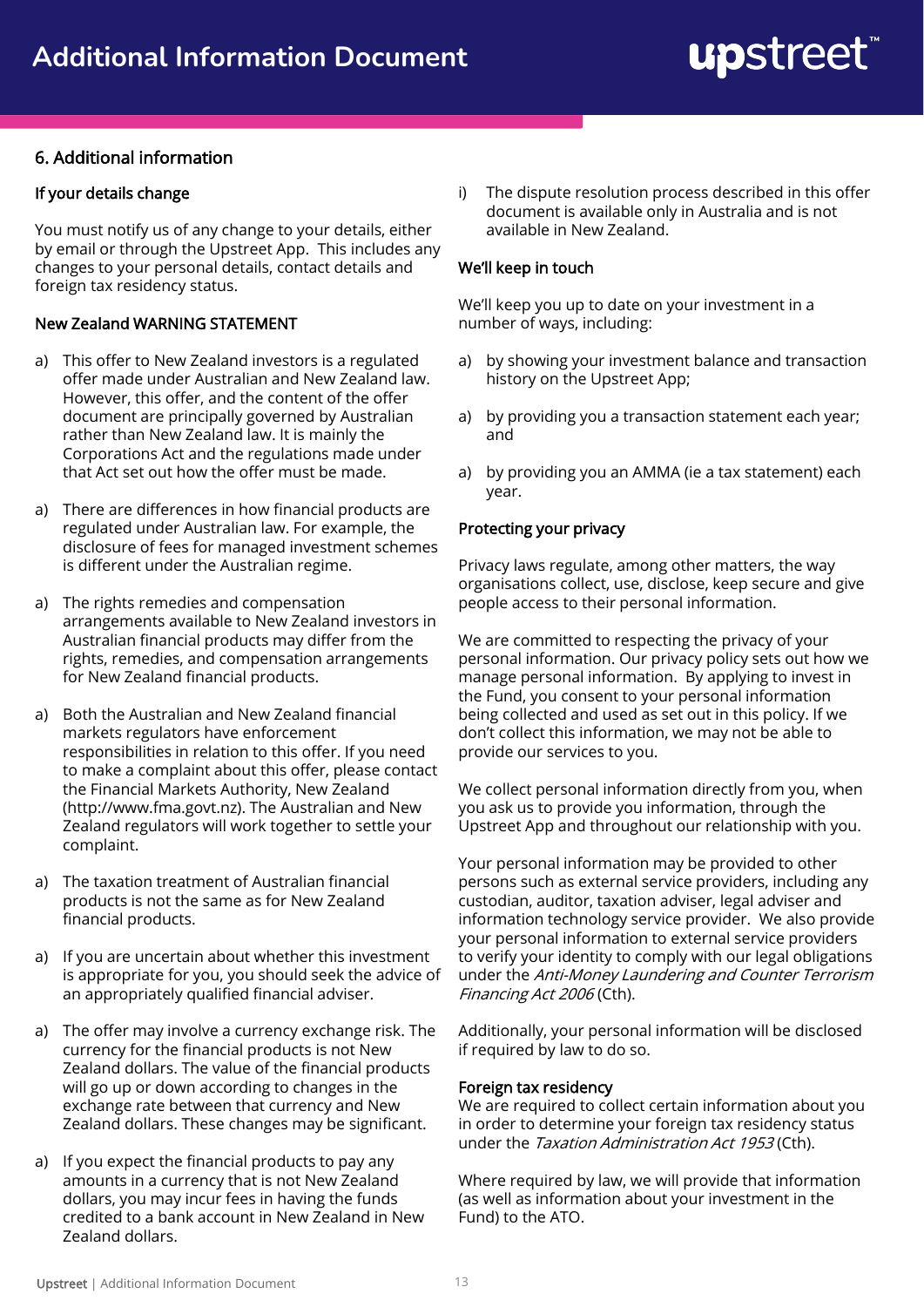In order to determine your foreign tax residency status (which we need to do at the time you first make an investment in the Fund), we may need to obtain additional information from you, including documentation and certifications.

If you do not provide any information, we reasonably request by the time we require it, we may be required to withhold tax on the payment of any distribution we pay to you or gross proceeds from the sale of investments, or close your account.

You must tell us if your foreign tax residency status changes.

#### We need to know you

We can't let you invest in the Fund until we have successfully verified your identity. To do this, we may ask you to provide identification documents.

Sometimes we may be required to obtain additional information from you, such as the source or origin of the funds in your investment account and how you plan to use your investment account.

We use third party providers to verify some or all of this information.

If we are unable to verify your identity or you don't provide the information, we reasonably request within an acceptable time frame, we will not accept the rebate in respect of your eligible purchase and we may suspend or close your investment account without prior notice to you or any reason being given. This means that no units will be issued to you, and withdrawals may not be made within the time periods contemplated in the PDS or this AID.

We will not be liable for any losses, including for market movements, that may be incurred by a prospective investor if the acceptance of the rebate is delayed or rejected due to our legal obligations (including those arising under anti-money laundering laws) or other delays caused by a lack of information.

#### Constitution

The Fund's constitution sets out our obligations as well as your rights as an investor. You can obtain a copy of the Fund's constitution free of charge by contacting us.

The Constitution may be amended from time to time, in accordance with its terms and the law. The Corporations Act 2001 (Cth) (Corporations Act) requires investor consent (given at an investor meeting) for any alteration unless MSC reasonably considers that the alteration will not adversely affect the rights of investors.

#### We may suspend your account or refuse to process a transaction

You agree that we may (in our discretion) suspend, delay, cancel or refuse to process a transaction (including the issue or redemption of units), where:

- a) we consider such action is necessary or desirable in light of our obligations under anti-money laundering or sanctions or other legal obligations
- a) we believe that a transaction may be fraudulent, or
- b) we consider such action is necessary (for example to manage regulatory risk).

In these circumstances, we will not be liable to you for any resulting loss.

#### Compliance plan

A compliance plan for the Fund has been lodged with ASIC, setting out how the Fund is operated to ensure compliance with its Constitution and the law. We are responsible for overseeing the compliance plan. Each year the compliance plan, and our compliance with the compliance plan, will be independently audited.

#### Your rights

Subject to the Constitution, you're generally entitled to receive a share of the Fund's distributable income (referable to your Investment Option), redeem units, transfer units, receive annual audited accounts and inspect the Constitution.

#### **Custody**

We have appointed custodians to hold the domestic and international assets of the Fund and may change any of these custodians from time to time. Each of the custodians may appoint their own sub-custodian.

#### Investor meetings

Investors can call, attend and vote at investor meetings for the Fund subject to the Constitution and the Corporations Act. You will be bound by a resolution of investors, whether or not you attend the meeting at which it is passed.

#### Your liability

Except as provided below, your liability is limited to the amount you've invested in the Fund.